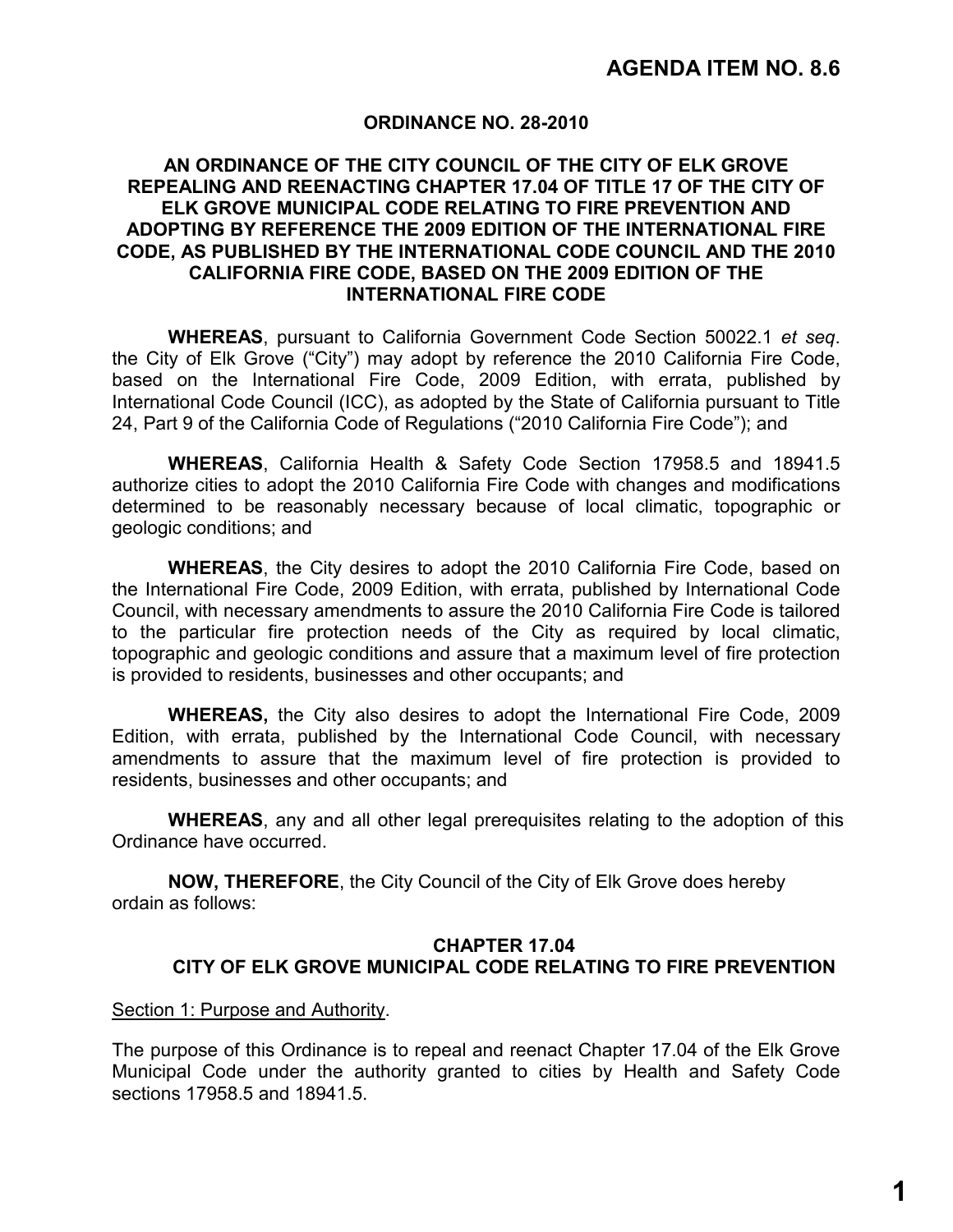# Section 2: Amendment**.**

Chapter 17.04 of the Elk Grove Municipal Code is hereby repealed and reenacted in its entirety to read as follows:

# **CHAPTER 17.04**

# **UNIFORM FIRE CODE**

Sections:

- 17.04.010 Adoption of Uniform Fire Code.
- 17.04.020 Enforcement.
- 17.04.030 Findings.
- 17.04.040 Definitions.
- 17.04.050 Modifications.
- 17.04.060 Appeals.
- 17.04.070 New Materials, Processes or Occupancies which may require Permits.
- 17.04.080 Penalties.
- 17.04.090 Amendments to the International Fire Code.
- 17.04.100 High Explosives.

17.04.110 Public Safety 800 Mhz Radio Building Amplification System.

17.04.120 Flammable and Combustible Liquids and Liquefied Petroleum Gases; Permits.

- 17.04.130 Structural Fires.
- 17.04.140 Repeal of Conflicting Ordinances.
- 17.04.150 Validity.

# **17.04.010 Adoption of Uniform Fire Code.**

There is hereby adopted by the City Council of the City of Elk Grove for the purpose of prescribing regulations governing conditions hazardous to life and property from fire or explosion, that certain code known as the California Fire Code, Title 24, California Code of Regulations, Part 9, incorporating the International Fire Code published by the International Code Council, being particularly the 2009 Edition, including the appendices thereof, and the International Fire Code Standards published by the International Code Council, being particularly the 2009 Edition, and the wholes thereof, save and except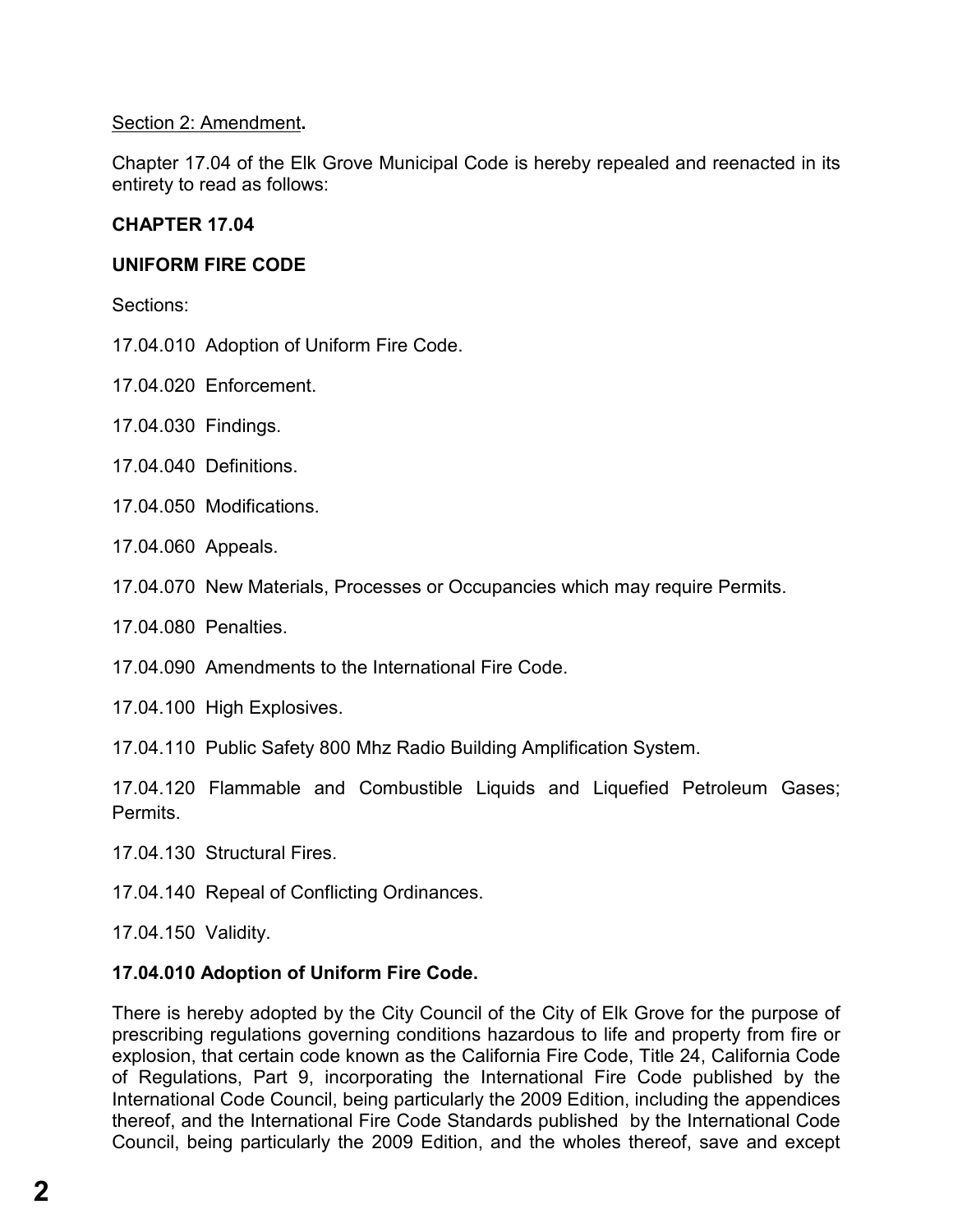such portions as hereinafter deleted, modified or amended herein. Not less than one (1) copy of such code has been and now is filed with the Clerk of the City of Elk Grove.

## **17.04.020 Enforcement.**

The Chief of the Cosumnes Community Services District Fire Department or his or her designee shall have authority to enforce this chapter and issue citations for violations of this Code.

# **17.04.030 Findings.**

The Findings of Fact are filed separately with the California State Fire Marshal's Office, State Department of Housing and Community Development and the City of Elk Grove.

## **17.04 040 Definitions.**

- A. Whenever the word "International Fire Code" is used in this ordinance, it shall mean the California Fire Code, Title 24, California Code of Regulations, Part 9, incorporating the 2009 Edition of the International Fire Code.
- B. Wherever the word "municipality" is used in the International Fire Code, it shall mean the City of Elk Grove.
- C. Wherever the words "Chief" or "Chief of the Bureau of Fire Prevention" are used in the International Fire Code, they shall mean the Chief of the Cosumnes Community Services District Fire Department or his or her designee.

# **17.04.050 Modifications.**

The Chief or his/her designated representative may modify any of the provisions of the International Fire Code upon application in writing by the owner or lessee, or his/her duly authorized agent, when the Chief or his/her designated representatives determine there are practical difficulties in the way of carrying out the strict letter of the code, provided that the spirit of the code shall be observed, public safety secured, and substantial justice done. The particulars of such modification when granted or allowed and the decision of the Chief or his/her designated representative thereof shall be entered upon the records of the department and a signed copy shall be furnished to the applicant.

For the purposes of this section, the cost of compliance with the provisions of this Code shall not constitute a practical difficulty.

# **17.04.060 Appeals.**

Any person aggrieved by any decision or action of the Chief may appeal to the Board of Directors of the Cosumnes Community Services District, by filing a written notice of appeal with the Clerk of the Board of Directors within thirty (30) days from the date such decision or action was taken.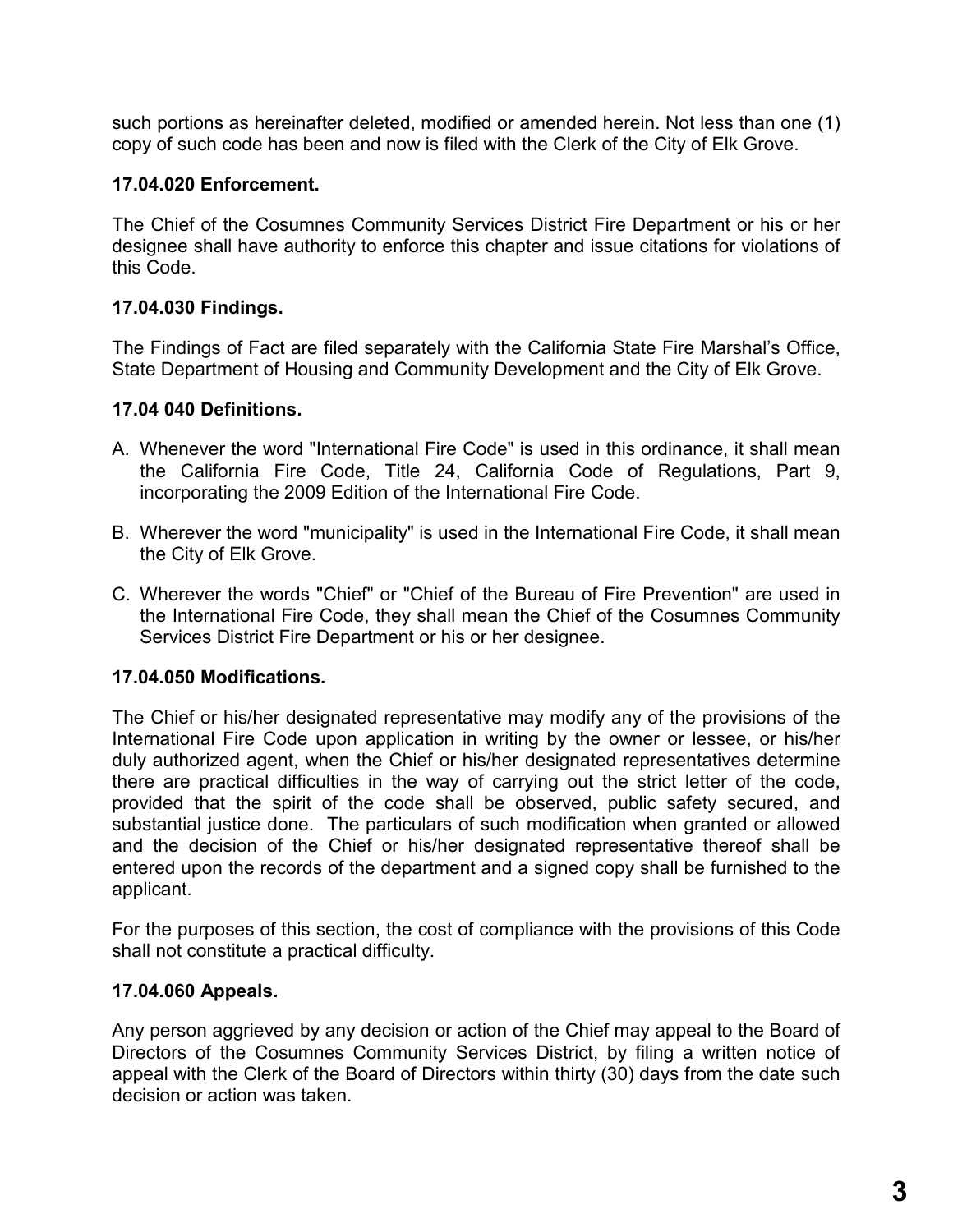### **17.04.070 New materials, processes or occupancies which may require permits.**

The Chief may appoint two members from his/her staff to act as a committee to determine and specify, after giving affected persons an opportunity to be heard at an office hearing, any new material, processes or occupancies, which shall require permits, in addition to those now enumerated in the code. The Chief or his/her designated representative shall post such list in a conspicuous place in his/her office, and distribute copies thereof to interested persons.

### **17.04.080 Penalties.**

- A. Any person who violates any of the provisions of this chapter and the code hereby adopted or fails to comply therewith, or who violates or fails to comply with any order made hereunder, or who builds in violation of any detailed statement of specifications or plans hereunder, or who fails to comply with such an order as affirmed or modified by the Board of Directors the Cosumnes Community Services District or by a court of competent jurisdiction, within the time fixed herein, shall severally for each and every such violation be guilty of an infraction. Any person who violates Appendix Chapter 1, Section 109.2.3.1 Citations, Section 109.2.2 Compliance with Orders or Notices, and Section 109.2.4 Unauthorized Tampering shall be guilty of a misdemeanor. The imposition of one penalty for any violation shall not excuse the violation or permit it to continue; and all persons shall be required to correct or remedy such violation or defects within a reasonable time to be determined by the Chief on a case-by-case basis. When not otherwise specified each day or portion thereof during which any violation occurs or continues shall constitute a separate offense.
- B. The application of the above penalty shall not be held to prevent the enforced removal of prohibited conditions.

## **17.04.90 Amendments to the International Fire Code.**

A. Chapter 1, Section 101.1 of the 2010 California Fire Code is hereby amended to read as follows:

These regulations shall be known as the *Fire Code* of the City of Elk Grove, hereinafter referred to as "this code".

B. Chapter 1, Section 104.7.2 of the 2010 California Fire Code is hereby amended to add the following:

**104.7.2.1 Contract Inspector.** The Chief or his/her designated representatives may require the owner or the person in possession or control of the building or premises to provide, without charge to the fire department, a special inspector ("Contract Inspector"), when the department has no technical expertise available to conduct the required inspections.

The Contract Inspector shall be a qualified person who shall demonstrate his/her competence to the satisfaction of the Chief, for inspection of a particular type of construction, operations, fire extinguishing or detection system, or process.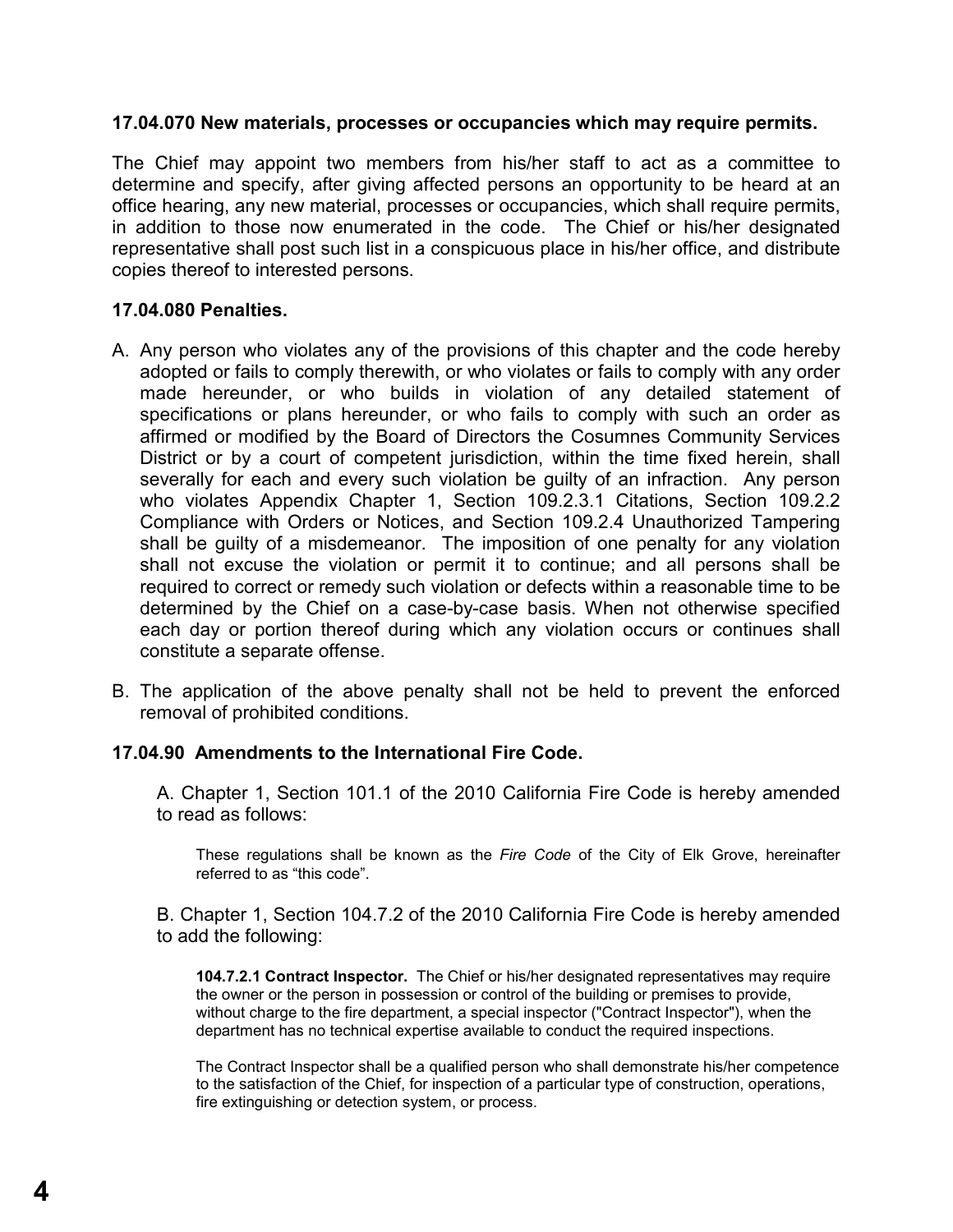Duties and responsibilities of the Contract Inspector shall include but not be limited to the following:

- i. The Contract Inspector shall observe the work assigned for conformance with the approved design drawings and specifications.
- ii. The Contract Inspector shall furnish inspection reports to the Chief, building official, and other designated persons as required by the Chief. All discrepancies shall be brought to the immediate attention of the contractor for correction, then if uncorrected, to the proper design authority, Chief, and to the building official.
- iii. The Contract Inspector shall submit a final signed report stating whether the work requiring inspection was, to the best of his/her knowledge, in conformance with the approved plans and specifications and the applicable workmanship provision of this code.

C. Chapter 1, Section 106.2 of the 2010 California Fire Code is hereby amended to add the following:

**106.2.3 Administrative Costs.** When a test or inspection is scheduled and the contractor fails to perform to the satisfaction of the authority having jurisdiction, the authority having jurisdiction may bill the contractor for actual time spent traveling to and from the test/inspection location and the time spent at the test/inspection site as well as administrative costs.

**106.2.4 Inspection Record Card.** Work requiring Fire Department approval may commence, but the person doing the work shall have posted or otherwise made available an inspection record card such as to allow the Chief to conveniently make the required entries thereon regarding inspection of the work. Work shall not be covered until the required inspections are completed. This card shall remain posted or remain otherwise available by the permit holder until the Chief has granted final approval.

D. Chapter 1, Section 109.2.3 of the 2010 California Fire Code is hereby amended to add the following:

#### **109.2.3.1 Citations.**

- i. **Intent.** It is the intent of this division to specify enforcement procedures for the violation of this chapter.
- ii. **Enforcement Procedures.** The Fire Chief shall follow the procedures outlined below in the investigation and enforcement of violations of the title:
	- 1. Notice to Comply. When it is determined by the Fire Chief that a violation of this title exists, all known responsible persons shall be notified by registered or certified main of the nature of the violation. The notice shall state that such responsible persons have seven working days in which to correct the violation. The Fire Chief may extend the seven working day period if he or she determines reasonable progress is being made to correct the violation.
	- 2. Notice to Appear Citation. The Fire Chief or his or her authorized agent shall issue a notice to appear citation to the responsible party in the following instances:

A. When the seven working day period noted in subsection (ii) (1) of this section has lapsed and the violation has not been corrected.

B. When the extension period noted in subsection (ii) (1) of this section has lapsed and the violation has not been corrected.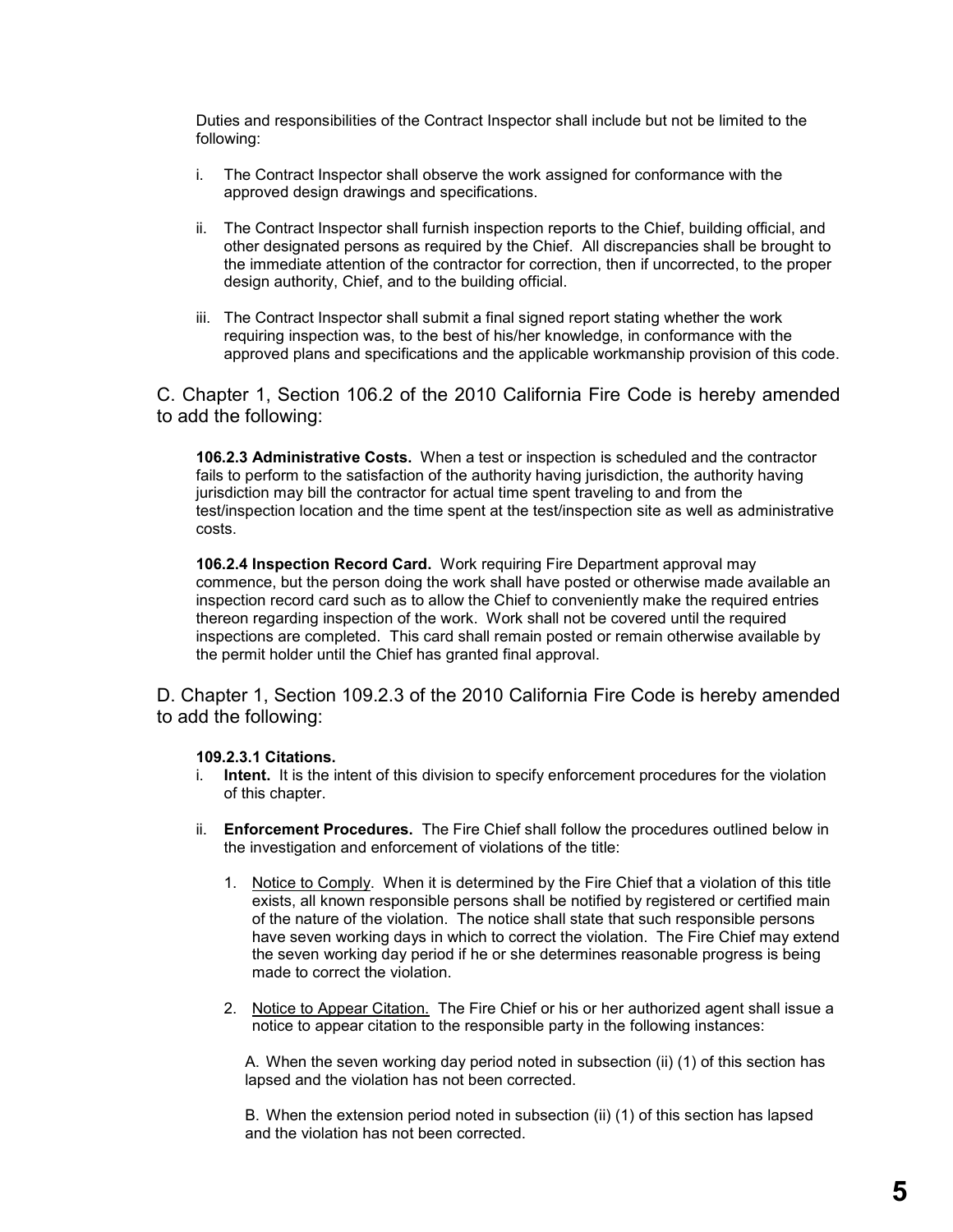C. Immediately upon observing the responsible party committing a violation of this chapter. If, after the notice to appear citation is issued, the responsible party has complied with all applicable provisions of this chapter, the citation may be dismissed by the Fire Chief. The responsible party shall provide proof of correction by the Fire Chief to the court clerk.

- iii. **Infraction.** The responsible person(s) shall be guilty of an infraction if the violation still exists after the seven working day period, or any extensions thereto, has lapsed, or immediately upon being observed in violation of any provision of this chapter. Each day, or portion thereof, the violation still exists shall be a new and separate offense. The first three violations of the same section of the chapter, on the same property, shall be considered infractions and shall be punished as follows:
	- 1. For the first violation, a fine of one hundred dollars (\$100.00), plus any additional penalties assessed by the court.
	- 2. For the second violation within one year, a fine of five hundred dollars (\$500.00), plus any additional penalties assessed by the court.
	- 3. For the third violation within one year, a fine of one thousand dollars (\$1,000.00), plus any additional penalties assessed by the court.
- iv. **Misdemeanor.** If the number of violations of the same section of this chapter on the same property exceeds three in any calendar year, the responsible person(s) shall be guilty of a misdemeanor and, upon conviction thereof, shall be punishable as follows:
	- 1. By a fine of not more than one thousand dollars (\$1,000.00); or
	- 2. By imprisonment in the county jail for a term of not more than six months; or
	- 3. By such fine and/or imprisonment as noted in subsections (iv) (1) and (2) of this section.
- v. **Disposition of Fines and Fees.** All fines and fees collected under the provisions of this chapter shall be paid into the Cosumnes Community Services District treasury, to the credit of the Fire Department.
- vi. **Notice of Code Violation.**
	- 1. Recording Notice. Whenever the Fire Chief or his or her authorized agent determines that a violation of the regulations specified in this chapter exists, the Fire Chief or his or her authorized agent may record a notice of violation with the office of the county recorder. The owner(s) of record of the property on which the violation is situated and any other person responsible for the violation shall be notified of the recordation. Notice to the owner(s) shall be sent to the address shown on the most recent tax roll. An office hearing with the Fire Chief may be requested within twenty (20) days of receiving the intent to record a notice of code violation.
	- 2. Releasing Notice. The Fire Chief or his or her authorized agent shall submit a release of notice of code violation to the county recorder when it is determined that non-complying conditions have been corrected or removed. A fee, as set forth in the Elk Grove Fire Code fee schedule, may be charged the property owner for submittal of a release of notice of code violation.

E. Section 202 [E] of the 2010 California Fire Code is hereby amended to add the following: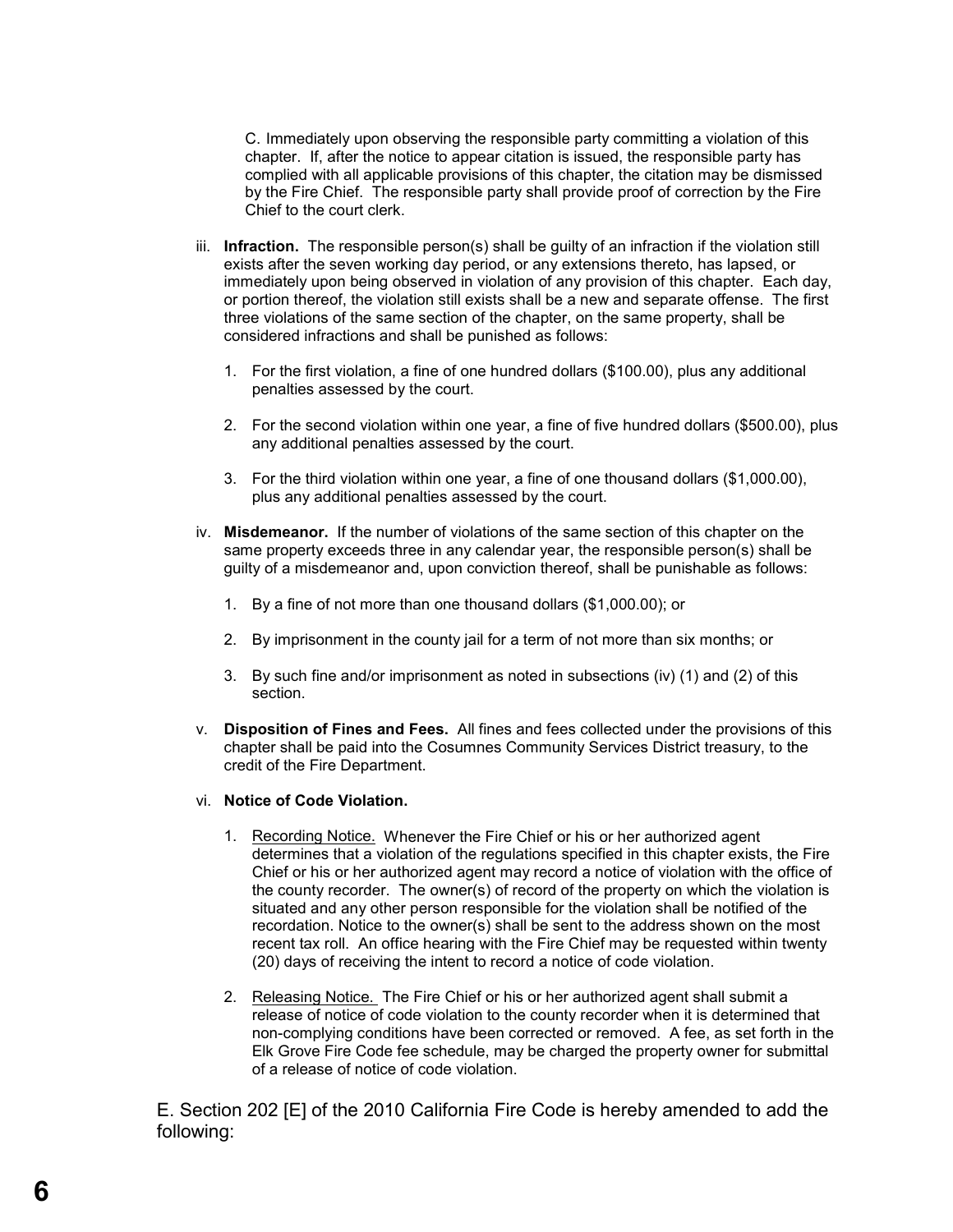**ELECTRONIC MONITORING SYSTEM** shall mean an approved method to electronically detect and transmit to an approved alarm service provider's Type A (listed) Central Station, information indicating that the automatic fire sprinkler system or electronic fire detection system has been activated and shall have the ability to relay the alarm to the (a) Sacramento Regional Fire/EMS Communications Center.

F. Section 315.3 of the 2010 California Fire Code is hereby amended to add the following:

**315.3.3 Outside Storage of pallets and other combustibles.** The maximum single pile dimension for outside storage of pallets and other combustibles shall be 25ftx100ft or 2,500 sq. ft. The maximum pile height shall be 20 feet. Distance of piles to structures shall not be less than 10 feet.

G. Section 401.5 of the 2010 California Fire Code is hereby amended to add the following:

**401.5.1Cost Recovery.** All costs incurred by the fire department related to any response to a false alarm may be charged to that person causing the transmission of the false alarm, or to that person's firm or corporation.

H. Section 503.1.1 of the 2010 California Fire Code is hereby amended to read as follows:

**503.1.1 Buildings and facilities**. Fire apparatus access roads shall be provided in accordance with Sections 501 and 503 for every facility, building or portion of a building, including residential subdivisions in excess of 30 dwelling units, hereafter constructed or moved into or within the jurisdiction, when any portion of the facility or any portion of an exterior wall of the first story of the building is located more than 150 feet (45 720mm) from fire apparatus access as measured by an approved route around the exterior of the building or facility. See also Section 504 for personnel access to buildings.

**EXCEPTIONS:** The fire code official is authorized to increase the dimension of 150 feet (45 720 mm) where:

- i. When buildings are completely protected with an approved automatic fire sprinkler system, the provisions of Sections 503.1.1 and 503.2 may be modified by the chief.
- ii. When access roads cannot be installed due to location on property, topography, waterways, nonnegotiable grades or other similar conditions, the chief is authorized to require additional fire protection.
- iii. When there are not more than two Group R, Division 3, or Group U Occupancies, the requirements of Sections 503.1.1 and 503.2 may be modified by the chief.

More than one fire apparatus road shall be provided in residential subdivisions in excess of 30 dwelling units and/or when it is determined by the chief that access by a single road might be impaired by vehicle congestion, condition of terrain, climatic conditions or other factors that could limit access.

For required access during construction, alteration or demolition of a building, see Section 1410.1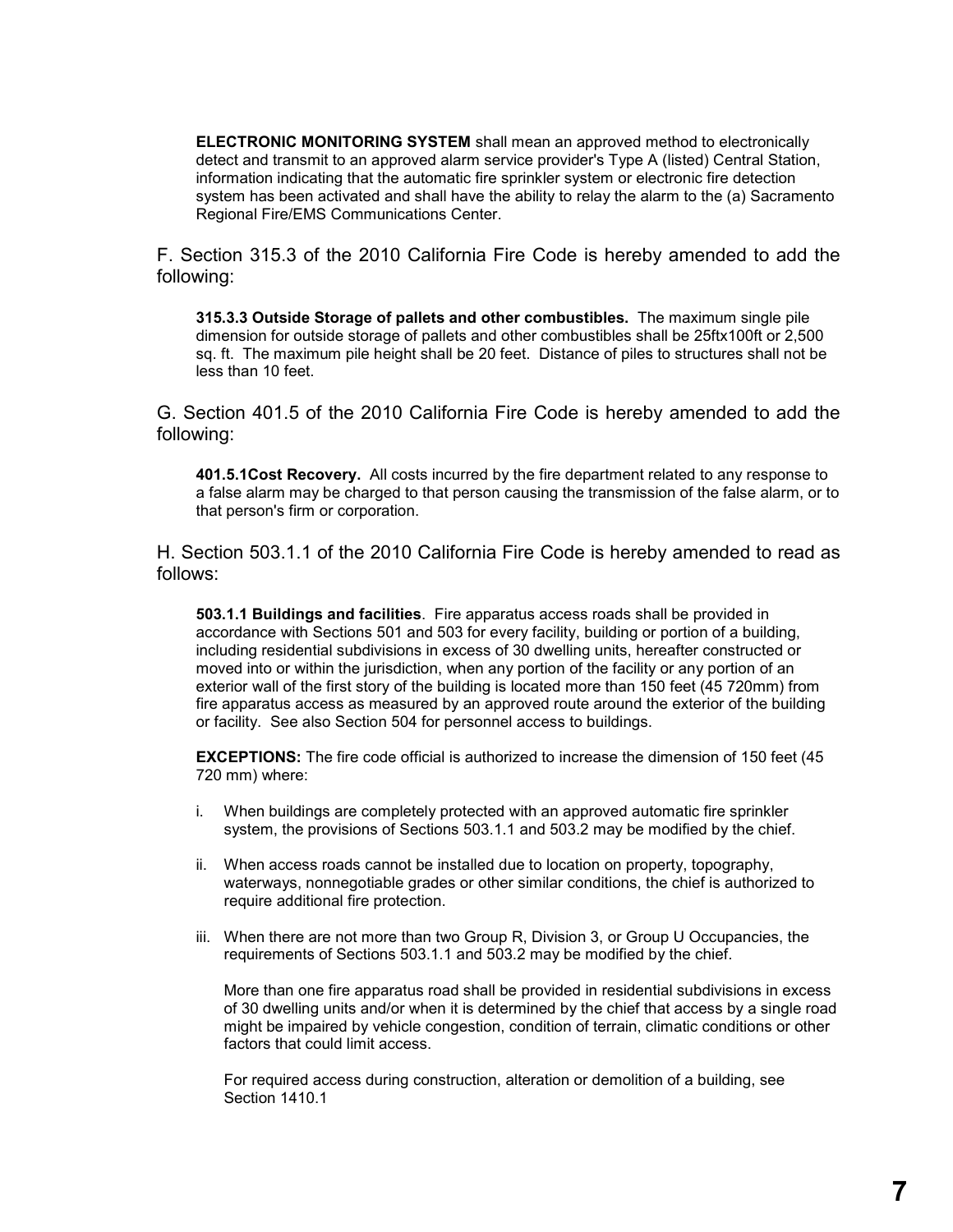I. Section 503.6.1 of the 2010 California Fire Code is hereby added to read as follows:

**Section 503.6.1 Emergency Access Gates and Barriers.** Where a new gate or barrier is installed across a fire access roadway, it shall be authorized by the Chief and meet the minimum requirements of the County Emergency Access Gates and Barriers Standard. Private driveways on lightly traveled streets as determined by the City of Elk Grove, Department of Transportation or the appropriate public works agency having jurisdiction, serving one single-family residence may be exempt from the scope of the County Standard. Approval of automatic gates or barriers is subject to the owner accepting responsibility for any future programming requirements by the authority having jurisdiction.

J. Section 505.1 of the 2010 California Fire Code is hereby amended to read as follows:

**505.1 General.** Approved numbers or addresses shall be placed prior to occupying on all new and existing buildings in such a position as to be plainly visible and legible from the street or road fronting the property. Said numbers shall contrast with their background. In setting requirements for addressing, the Chief may be guided by the standard published by the City of Elk Grove Building Inspection Division, "Posting of Building Addresses".

**505.1.1 Multiple tenant buildings.** Multiple tenant spaces serviced by vehicular access to the rear through any driveway, alleyway, or parking lot shall have numbers or addresses placed prior to occupancy on all new and existing buildings as to be plainly visible and legible from the rear access way when deemed necessary by the Chief. Multiple tenant spaces serviced by rear access through a corridor, exit court, or exit yard shall have approved numbers or addresses displayed on the rear of the tenant space, when deemed necessary by the Chief.

Multiple tenant spaces that front on interior walkways or pedestrian malls shall have approved numbers or addresses placed over the entrance door in all new and existing buildings. An illuminated annunciator or directory board shall be required at every entrance where deemed necessary by the Chief.

**505.1.2 Illumination.** Addressing shall be illuminated at night in all new buildings. Signs shall be internally or externally illuminated. When the luminance or the face of a sign is from an external source, it shall have an intensity of not less than 5.0 foot-candles. Internally illuminated signs shall provide equivalent luminance.

K. Section 507.1 of the 2010 California Fire Code is hereby amended to read as follows:

**507.1 Required Water Supply.** An approved water supply capable of supplying the required fire flow for fire protection shall be provided to all premises upon which facilities, buildings or portions of buildings are hereafter constructed or moved into or within the jurisdiction. When any portion of the facility or building protected is in excess of 150 feet (450m) from a water supply on a public street, as measured by an approved route around the exterior of the facility or building, on-site fire hydrants and mains capable of supplying the required fire flow shall be provided when required by the Chief. See Section 507.5.

#### **EXCEPTIONS:**

i. Group R, Division 3 Occupancies provided with an automatic fire sprinkler system approved by the adopted NFPA Standard in areas not provided with a public water supply.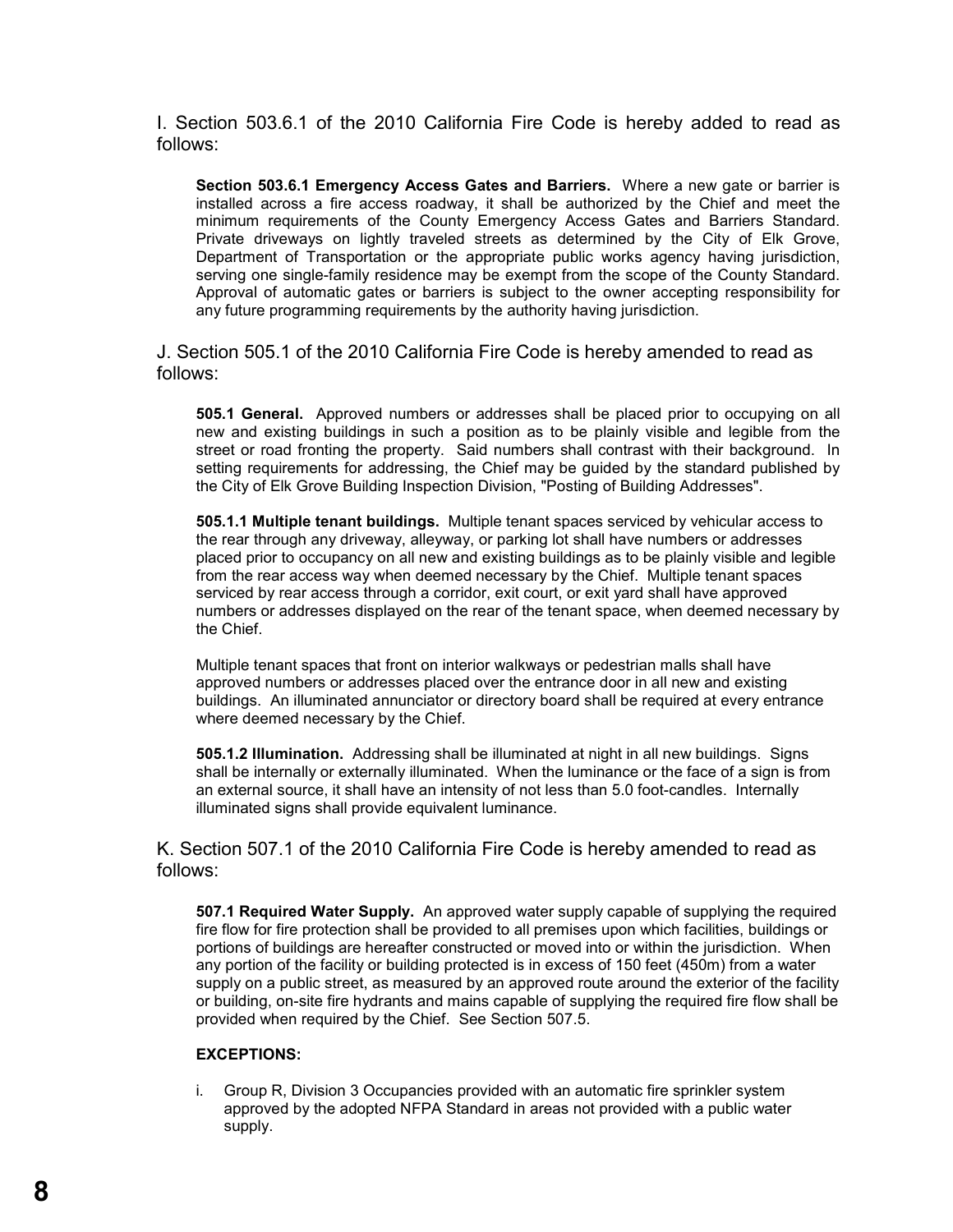- ii. Group U, Occupancies.
- iii. Water Supplies for Suburban and Rural Fire Fighting. Where the standards of this code cannot be met for development in rural areas, a fire sprinkler system or pressurized water system acceptable to the AHJ shall be acceptable to meet the water supplies required. Such proposals shall also be subject to the following:
	- 1. The structure is beyond 3,000 (914 M) feet of any existing adequate sized water system. Structures within 3000 (914 M) feet of an existing adequate sized water system, but beyond a water purveyor service area, will be reviewed on an individual basis.
	- 2. When public or private water becomes available, connection to such a system shall be required.

L. Section 901.7 of the 2010 California Fire Code is hereby amended to add the following:

**901.7.7 System maintenance.** All individuals or companies installing, repairing, testing, servicing or maintaining sprinkler systems, fire hydrant systems, standpipes, fire alarm systems, portable fire extinguishers, smoke and heat ventilators, smoke-removal systems and other fire protection or extinguishing systems or appliances shall be a fire protection contractor or contractor licensed for said work by the State of California or have the appropriate license required by the California State Fire Marshal's Office or both.

The authority having jurisdiction shall be notified immediately when a fire protection or detection system or portion thereof is found inoperable.

The authority having jurisdiction shall be notified in writing within 72 hours by the person performing repairs, testing, or maintenance when a fire protection or detection system is not in compliance with applicable codes.

When changes involve shutting off water for a considerable number of sprinklers for more than 4 hours, temporary water supply connections shall be made to sprinkler systems so that reasonable protection can be maintained. Protection shall be restored each night in so far as possible. The Chief may require a fire watch while any system is inoperative.

When shorts, failures or other interruptions of service occur within a building's fire alarm system that connects to an approved alarm service provider's Type A (listed) Central Station or is a local alarm only, the Chief may require the system to be disconnected or shunt out the private fire alarm system and/or circuit. When shorts, failures, or other interruption of service occur within a building's fire alarm system that connects to an approved alarm service provider's Type A (listed) Central Station, the Chief may require the system to be repaired and written notification to be provided to the Chief before he or she responds to alarms generated by the system.

Where alarm system(s) are wholly or partially out of service for more than 8 hours, the alarm company having responsibility shall notify the fire dispatch center.

M. Section 903.2 of the 2010 California Fire Code is hereby amended to read as follows:

**903.2 Where Required** Approved automatic sprinkler systems shall be provided in the locations described below in addition to the locations described in Sections 903.2.1 through 903.2.12.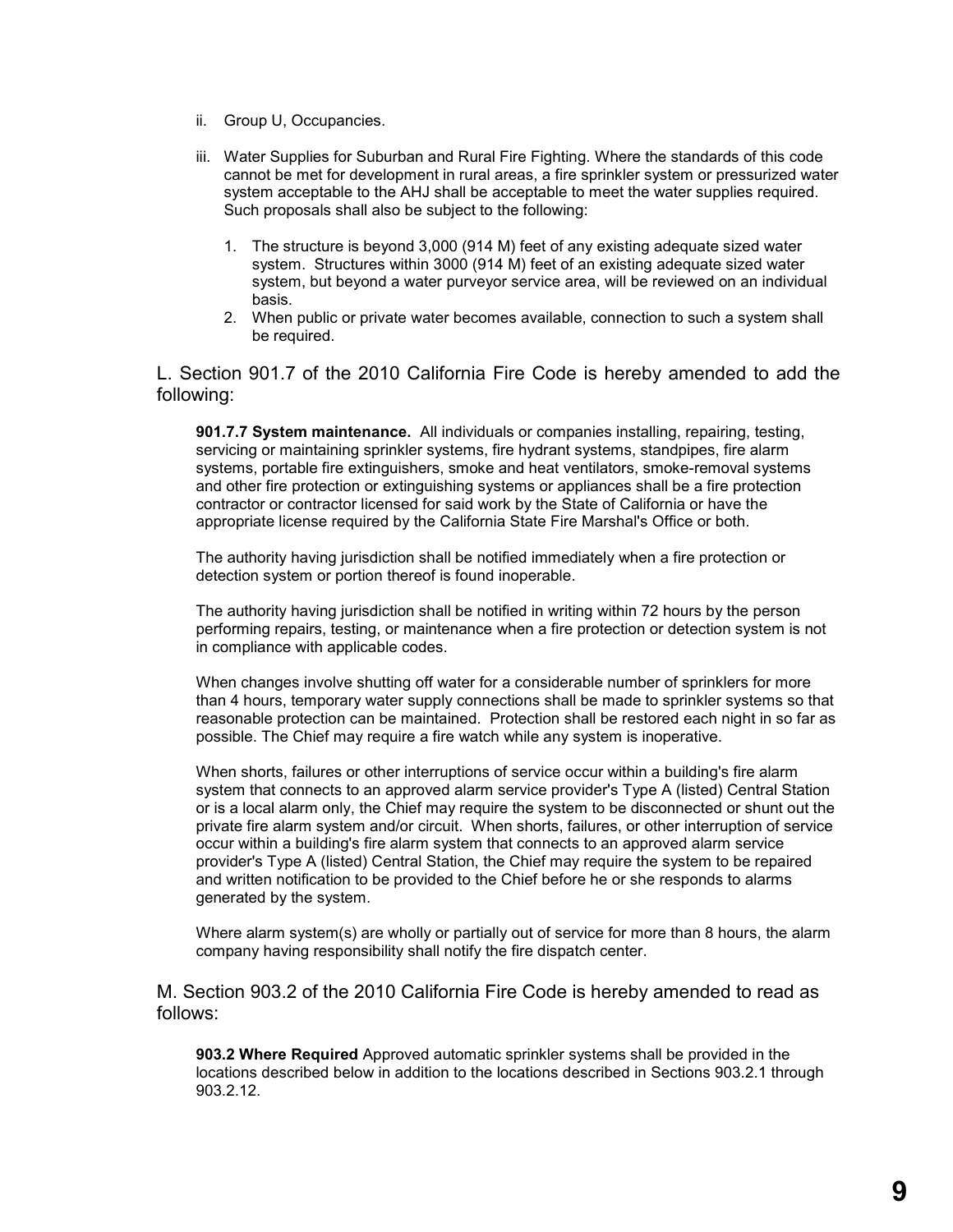- vii. In every new building where the total floor area exceeds 3,599 square feet (334.48 m2) or greater. Nothing in this subsection shall preclude the use of fire resistive substitutions otherwise permitted under IBC.
- viii. An automatic fire sprinkler system shall be installed in any portion of a building where there is a change of occupancy and the floor area of that portion of the building, which is changed, exceeds 3,599 square feet (334.48 m2).
- ix. An automatic fire sprinkler system shall be installed in every building when there is an addition to the floor area in existence on the effective date of this ordinance of 20 percent or more within a 12-month period and the aggregate floor area of the building exceeds 3,599 square feet (334.48 m2).
- x. In existing buildings. A fire sprinkler system shall be installed in any portion of an existing building, other than one or two-family dwelling units, where alterations or repairs within any 12-month period exceed fifty percent (50%) of the assessed value of the existing building or structure.
- xi. For the provisions of this section, two or more buildings existing entirely within the property lines of one parcel shall be considered a single building when exterior wall protection is not provided and the aggregate floor area exceeds 3,599 square feet (334.48 m<sup>2</sup>).
- xii. An automatic fire sprinkler system shall be installed in every new building of S-3 occupancy where the total floor area exceeds 2,999 sq ft.  $(278.72 \text{ m}^2)$  or greater.
- xiii. For the provisions of this section, area separation walls shall not apply to eliminate the installation of a sprinkler system.

**EXCEPTION**: Non-combustible, detached canopies open on four sides not exceeding the basic allowable square footage in IBC Table 5B used exclusively for the parking or storage of private or pleasure vehicles and non-combustible storage (includes fuel islands).

N. Section 903.2.13 of the 2010 California Fire Code is hereby amended to add the following:

**903.2.13.1 Automatic sprinkler system.** A fire sprinkler system shall be provided for all covered floats, marinas, piers, and any/all other covered floating structures that are commercially operated and exceeds 3,599 sq. ft (334.48 m2).

O. Section 903.2.18 of the 2010 California Fire Code is hereby amended to read as follows:

**903.2.18 Group U private garages and carports accessory to Group R-3 occupancies.** Group U occupancies within 6-feet of a Group R-3, carports with habitable space above and attached garages, accessory to Group R-3 occupancies, shall be protected by residential fire sprinklers in accordance with this section. Residential fire sprinklers shall be connected to, and installed in accordance with, an automatic residential fire sprinkler system that complies with Section R313 of the California Residential Code or with NFPA 13D. Fire sprinklers shall be residential sprinklers or quick-response sprinklers, designed to provide a minimum density of 0.05 gmp/ft<sup>2</sup> over the area of the garage and/or carport, but not to exceed two sprinklers for hydraulic calculation purposes. Garage doors shall not be considered obstructions with respect to sprinkler placement.

P. Section 903.4 of the 2010 California Fire Code is hereby amended to add the following: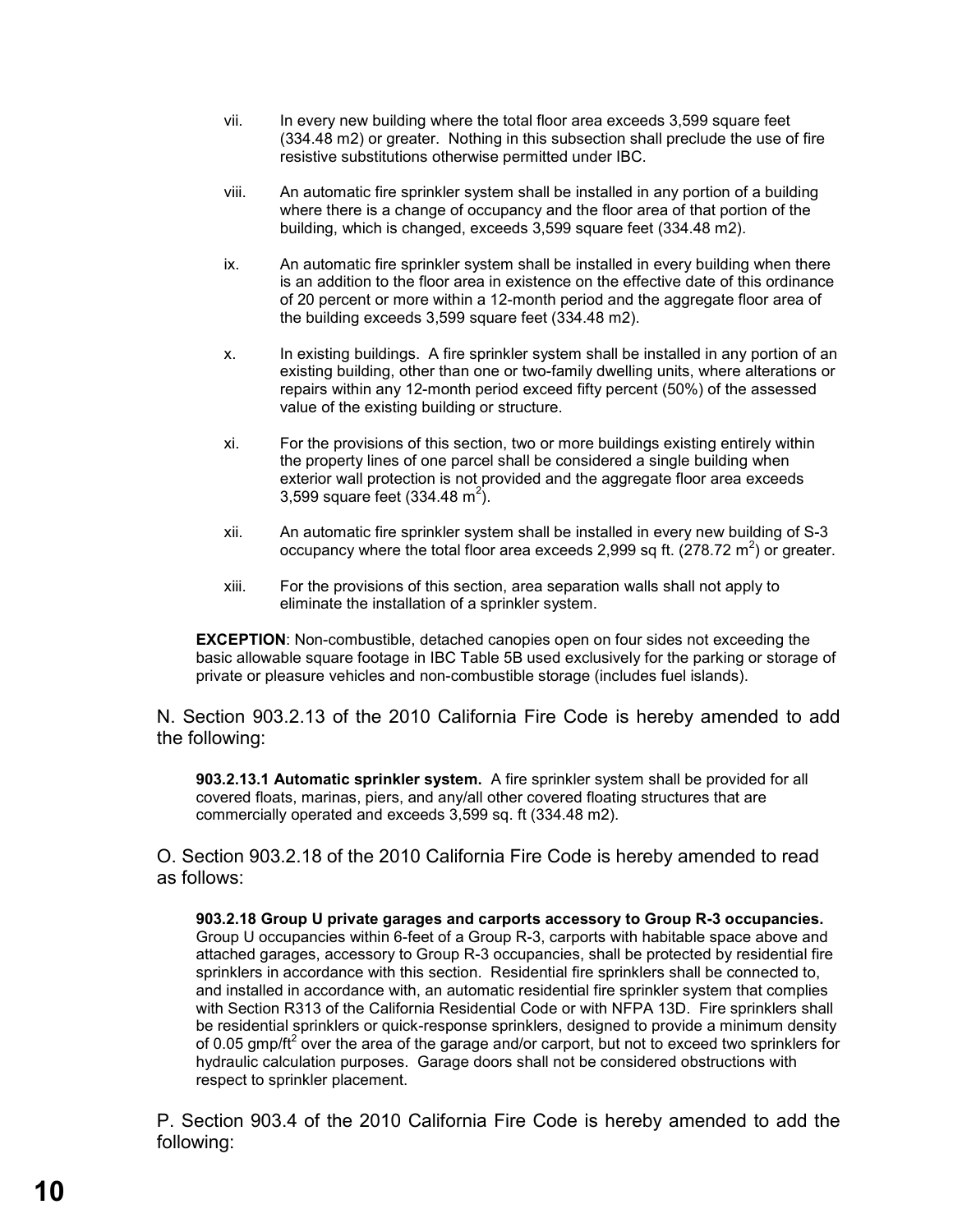**903.4.4 Existing sprinkler systems.** All existing automatic sprinkler systems shall be monitored for water flow by an approved alarm service provider's Type A (listed) Central **Station** 

**903.4.5 Valves.** When required by the Chief, valves controlling sprinkler systems shall be maintained in an open position by locking the valve open in an approved manner.

Q. Section 903.7 of the 2010 California Fire Code is hereby amended to add the following:

**903.7 Fire control room.** An approved fire control room shall be provided for all buildings protected by an automatic fire extinguishing system. Said room shall contain all system control valves, fire alarm control panels and other fire equipment required by the Chief. Fire control rooms shall be located within the building at a location approved by the Chief, and shall be provided with a means to access the room directly from the exterior. Durable signage shall be provided on the exterior side of the access door to identify the fire control room.

**EXCEPTION:** Group R, Division 3 Occupancies.

R. Section 907.2.3 of the 2010 California Fire Code is hereby amended to read as follows:

**907.2.3 Group E.** Group E Occupancies shall be provided with fire alarm systems in accordance with Section 907.2.3. Group E, having an occupant load of 50 or more shall be provided with an approved automatic fire alarm system. When automatic sprinkler systems or smoke detectors are installed, such systems or detectors shall be connected to the building fire alarm system. When more than one fire alarm control unit is used, they shall be interconnected and shall operate all indicating devices. Group E Occupancies with an occupant load of 50 persons or less shall have an early-warning device as approved by the fire authority having jurisdiction. Every public, private or parochial school building having an occupant load of 50 or more students or more than one classroom shall have a fire alarm system using the California Uniform Fire Code Signal outlined in the California Education Code, Section 32000 to 32004.

S. Section 907.7 of the 2010 California Fire Code is hereby amended to add the following:

**907.7.1.1 Branch electrical circuits.** When providing a fire alarm circuit in a multiple occupancy type building (multiple metering), the circuit shall be energized from the house meter panel board.

When a separate source of power (i.e. emergency generator) is provided the fire alarm circuit shall be energized from the emergency panel board.

T. Section 907.7.5 of the 2010 California Fire Code is hereby amended to read as follows:

**907.7.5 Monitoring.** Required alarm systems shall be monitored by an approved alarm service provider's Type A (listed) Central Station as established by Sacramento Regional Fire/EMS Communication Center.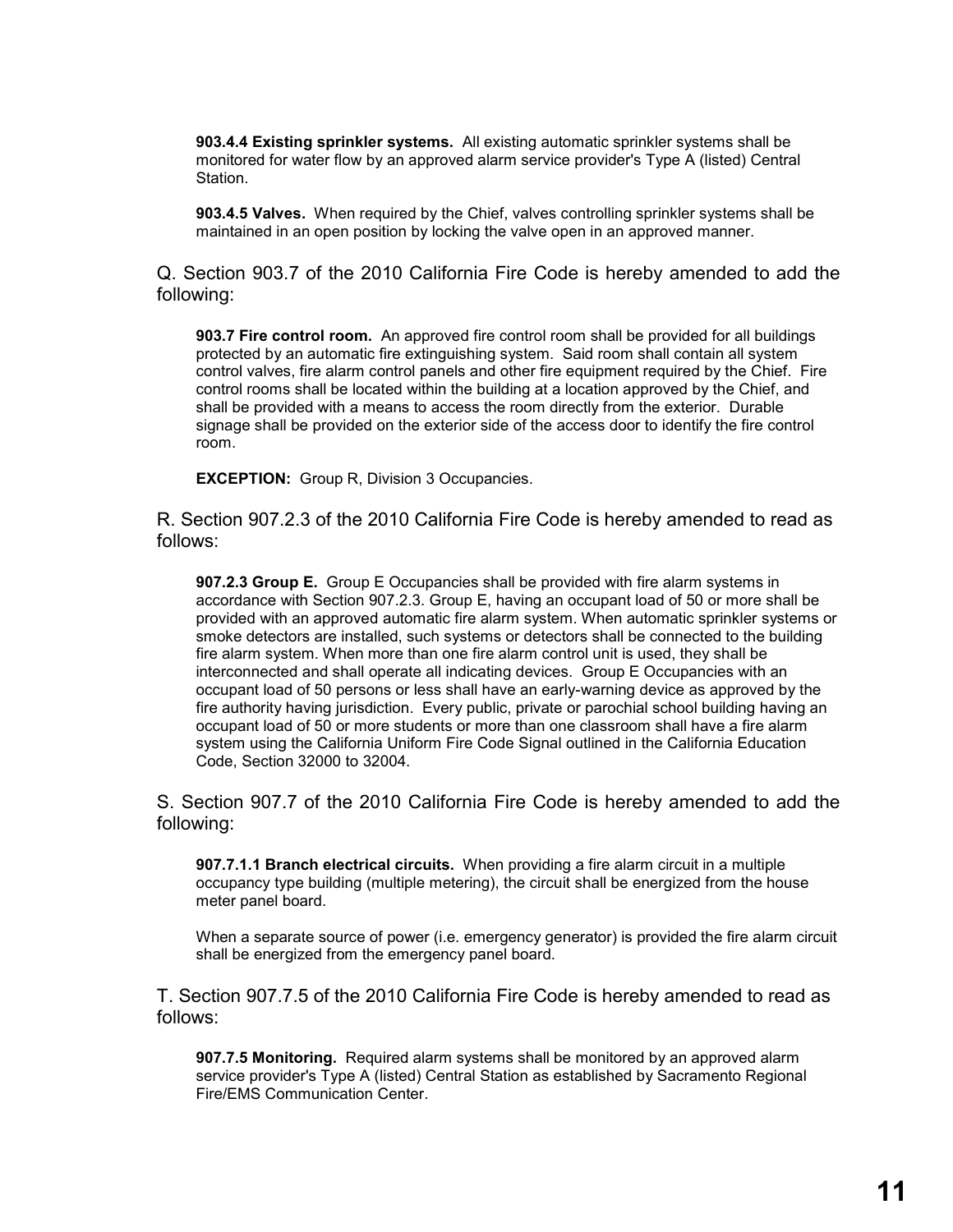The Central Station monitoring company or approved Alarm Company shall notify the authority having jurisdiction in writing, within 72 hours, of systems that are found not to be in compliance with applicable codes.

Receipt of supervisory signals by the monitoring company require the dispatch of a runner or maintenance person (arrival time not to exceed 1 hour), unless the condition can be restored to normal through the subscriber's efforts.

**907.7.5.3 Multi-building or zone monitoring.** When a Central Station is monitoring more than one zone or building with a single retransmitter, the Central Station shall identify the particular zone or building or both that is in alarm, where required by the Chief.

Fire Alarm Panels installed at the protected premise shall be capable of differentiating between signals, including water flow, manual, and automatic activating components and transmitting distinctive fire alarm, supervisory and trouble signals.

**907.7.5.4 Alarm transmission.** The activation of a fire sprinkler system, hood extinguishing system, special extinguishing system or a fire alarm/detection system shall cause the system to initiate a signal to the Central Station within 90 seconds. Retransmission from the Central Station to the Fire Dispatch Center shall not exceed 60 seconds.

**EXCEPTION:** Existing buildings without an alarm system which install hood extinguishing systems or special extinguishing systems need not be monitored.

U. Section 3301 of the 2010 California Fire Code is hereby amended to add the following:

**3301.1 Scope. For explosives requirements, see Title 19 California Code of Regulations, Chapter 10. For fireworks requirements, see Title 19 California Code of Regulations, Chapter 6 and City of Elk Grove Municipal Code Chapter 4.54.**

**3301.2 Seizure of Fireworks.** The Chief is authorized to seize, take, remove or cause to be removed at the expense of the owner all stocks of fireworks offered or exposed for sale, stored or held in violation of local, state, or federal regulations.

V. Section 3308 of the 2010 California Fire Code is hereby amended to add the following:

**3308.1 General.** The display of fireworks, including proximate audience displays and pyrotechnic special effects in theatrical, and group entertainment productions, shall comply with this chapter and Title 19 California Code of Regulations Chapter 6 – Fireworks.

**3308.1.2 Scope.** Fireworks and temporary storage, use, and handling of pyrotechnic special effects materials used in motion pictures, television, and theatrical and group entertainment productions shall be in accordance with Title 19 CCR, Chapter 6 – Fireworks.

**3308.2 Permit Application.** Permits are required to conduct a fireworks display as required by local and state regulations. Permit application shall be made not less than 14 days prior to the scheduled date of the display. The permit application shall include a diagram of the grounds on which the display is to be held showing the point at which the fireworks are to be discharged; the location of buildings, highways and other lines of communication; the lines behind which the audiences will be restrained; and the location of nearby trees, telegraph or telephone lines and other overhead obstructions. At the time of permit application, the Chief shall be consulted regarding requirements for standby personnel and fire apparatus.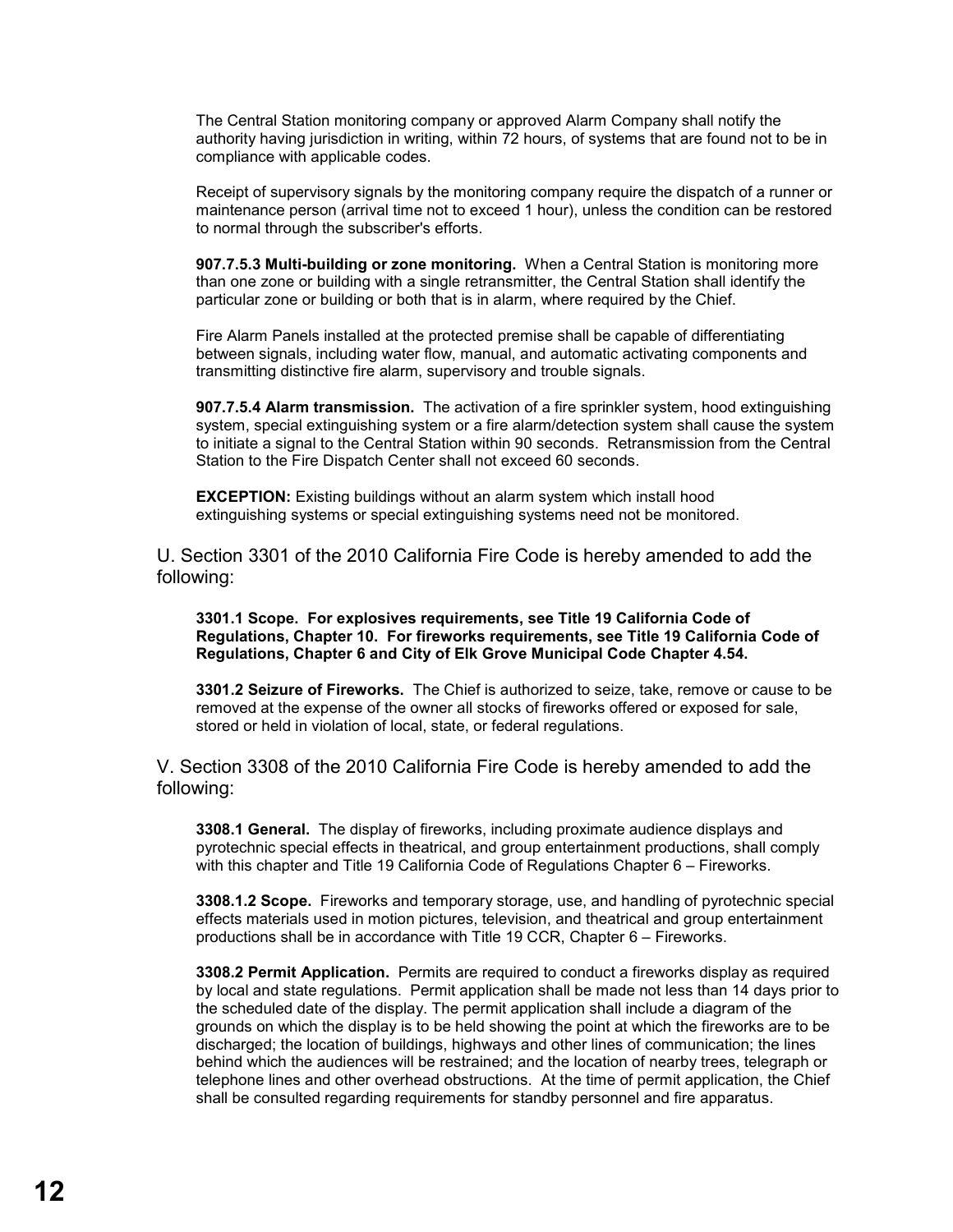**3308.2.1 Sales.** Permits are required for the sale and display of "Safe and Sane" approved fireworks as permitted and regulated by City of Elk Grove Municipal Code under Chapter 4.54 as presently constituted, and as hereinafter amended.

**3308.2.3 Storage.** Storage of fireworks is prohibited except by special permits as required by local and state regulations.

**3308.2.4 Pyrotechnic special effects material.** A permit is required to manufacture, compound, store or use pyrotechnic special effects material as required by local and state regulations. A permit for use shall be granted only to a licensed pyrotechnic operator.

W. Section 4501 of the 2010 California Fire Code is hereby amended by repealing and replacing NFPA to read as follows:

NATIONAL FIRE PROTECTION ASSOCIATION Batterymarch Park, Quincy, MA 02269

All NFPA Standards shall be adopted except:

|  |                     |  | 11C 13E 13R 297 473 550 902 1001 1002 1003 1021        |  |  |
|--|---------------------|--|--------------------------------------------------------|--|--|
|  |                     |  | 1031 1033 1035 1041 1201 1221 1402 1404 1405 1410 1500 |  |  |
|  |                     |  | 1561 1581 1901 1911 1914 1931 1932 1971 1975 1981 1982 |  |  |
|  | 1983 1999 1710 1720 |  |                                                        |  |  |

X. Appendix B, Section B105.2 of the 2010 California Fire Code is hereby amended to read as follows:

**B105.2 Buildings other than One- and Two-Family Dwellings.** The minimum fire flow and flow duration for buildings other than one- and two-family dwellings shall be as specified in Table B105.1.

#### **EXCEPTION:**

- i. A reduction in required fire flow of up to 50 percent, as approved by the Chief, is allowed when the building is provided with an automatic sprinkler system approved pursuant to the adopted NFPA Standards. The resulting fire flow shall not be less than 1500 gallons per minute (5677.5 L/min.). Reduction of fire flow does not apply to number of fire hydrants required or duration of fire flow required.
- ii. A reduction in required fire flow of up to 75 percent, as approved by the Chief, for warehouse buildings of Type I, Type II, and Type III-N construction and provided with early suppression fast response fire sprinkler systems. Reduction of fire flow does not apply to number of fire hydrants required or duration of fire flow required.

Y. Appendix C, Section C104 of the 2010 California Fire Code is hereby amended to add the following:

**C104.2** Existing single outlet 2 1/2 inch hydrants shall be changed to an approved steamer style hydrant, when a tentative subdivision or parcel map, merge of lots, change of use or change in intensity of use of an existing building, expansion of an existing structure, or construction increases the required fire flow.

**C104.3** Where water main improvements are required to meet GPM flow and the existing water main has a single 2 1/2 inch outlet fire hydrant, an upgrade of hydrants will be required.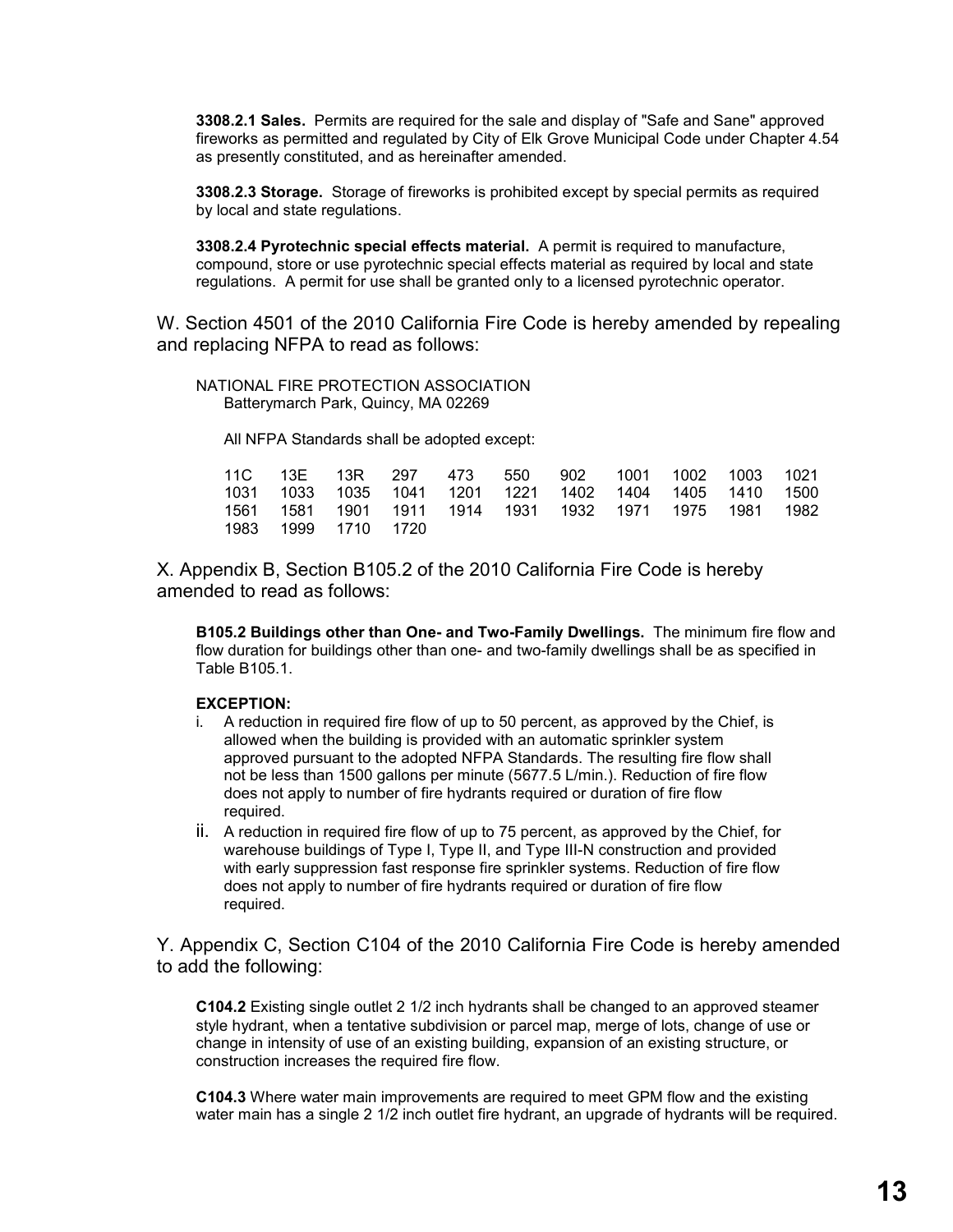**C104.4** Existing hydrants affected by right of way improvements shall be moved to an approved location at no cost to the fire authority.

Z. Appendix C, Table C105.1 of the 2010 California Fire Code is hereby amended to read as follows:

| <b>FIRE FLOW</b><br><b>REQUIREMENT</b><br>(gpm) | <b>MINIMUM NO. OF</b><br><b>HYDRANTS</b>   | <b>AVERAGE SPACING</b><br><b>BETWEEN HYDRANTS</b><br>1,3,8,4<br>$($ Ft. $)$ | <b>MAXIMUM DISTANCE</b><br><b>FROM HYDRANT TO</b><br><b>ANY POINT ON</b><br><b>STREET OR ROADWAY</b><br>FRONTAGE $3$ (Ft.) |
|-------------------------------------------------|--------------------------------------------|-----------------------------------------------------------------------------|----------------------------------------------------------------------------------------------------------------------------|
| 1750 or less                                    |                                            | 300                                                                         | 150                                                                                                                        |
| 2000-2250                                       | 2                                          | 300                                                                         | 150                                                                                                                        |
| 2500                                            | 3                                          | 300                                                                         | 150                                                                                                                        |
| 3000                                            | 3                                          | 300                                                                         | 150                                                                                                                        |
| 3500-4000                                       | 4                                          | 300                                                                         | 150                                                                                                                        |
| 4500-5000                                       | 5                                          | 300                                                                         | 150                                                                                                                        |
| 5500                                            | 6                                          | 300                                                                         | 150                                                                                                                        |
| 6000                                            | 6                                          | 250                                                                         | 150                                                                                                                        |
| 6500-7000                                       | 7                                          | 250                                                                         | 150                                                                                                                        |
| 7500 or more                                    | 8 or more <sup><math>\epsilon</math></sup> | 200                                                                         | 120                                                                                                                        |

### **TABLE NO. C105.1 NUMBER AND DISTRIBUTION OF FIRE HYDRANTS**

 $1$ Reduce by 150 feet for dead-end streets or roadways.

 $2^2$ One Hydrant for each 1000 gpm or fraction thereof.

 $3$ Where new water mains are extended along streets where hydrants are not needed for protection of structures or similar fire problems, fire hydrants should be provided at not less than 1000 foot (305 m) spacing to provide for transportation hazards. In addition, there shall be at least one hydrant at each intersection.

 $4$ Average spacing between hydrants may be extended to 500 feet on streets serving one and two family dwellings.

AA. Appendix C of the 2010 California Fire Code is hereby amended to add the following:

#### **SECTION C106 - HYDRANT TYPE**

**C106.1** The Chief shall approve the type of fire hydrants to be installed in public right of way or on private property prior to any such installation.

### **SECTION C107 - HYDRANTS - BOTH SIDES OF A STREET**

**C107.1** Hydrants shall be required on both sides of the street whenever one or more of the following conditions exist:

- i. Streets have median center dividers that make access to hydrants difficult, cause time delay, or create undue hazard or both.
- ii. When there are four or more lanes of traffic.
- iii. Width of street in excess of 88 feet.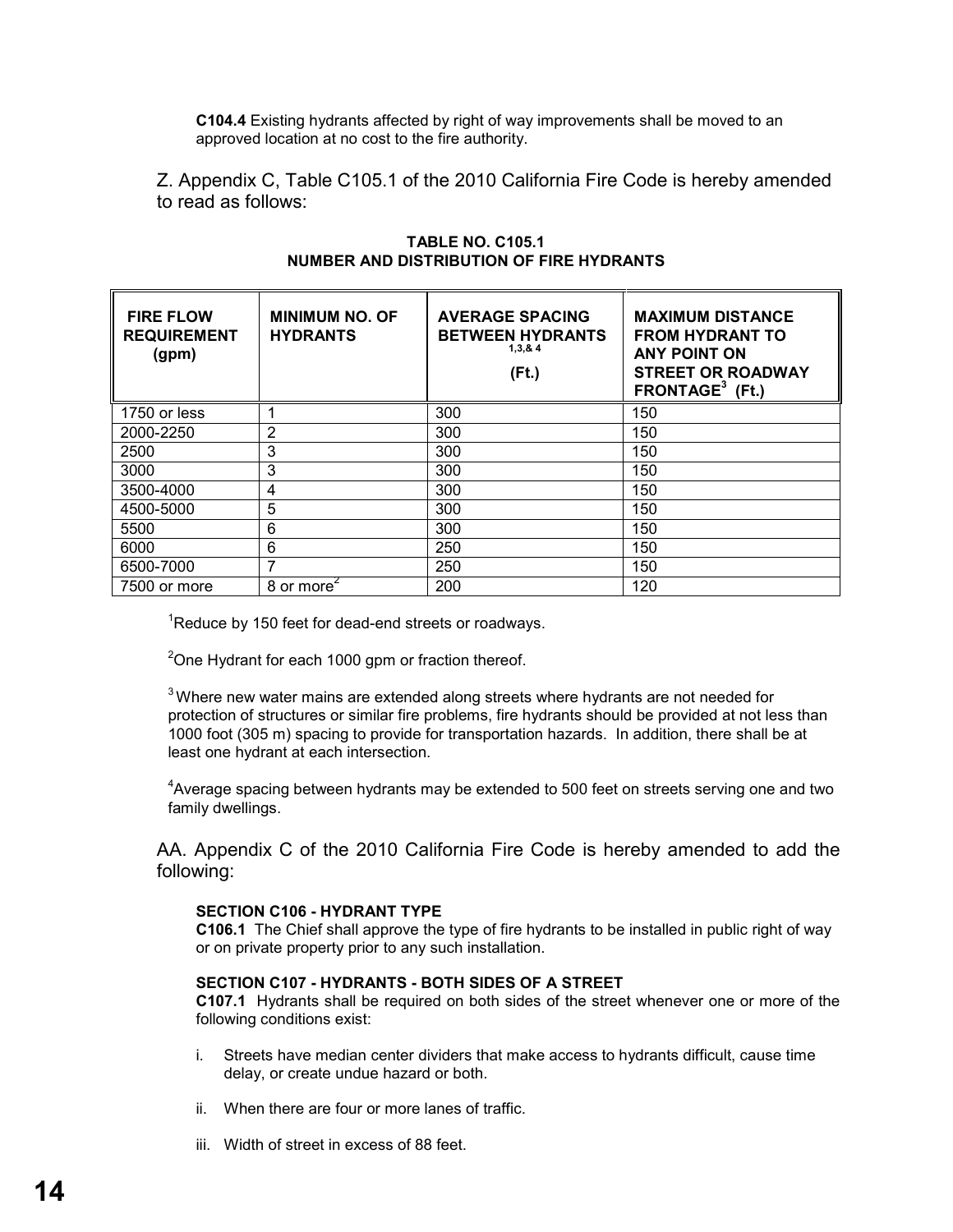iv. The existing street being widened or having a raised median center divider in the future pursuant to the General Plan Roadway Improvement Plans for the City of Elk Grove.

## **17.04.100 High Explosives.**

In accordance with the provisions of Division 11, EXPLOSIVES, Part 1, HIGH EXPLOSIVES, of the Health and Safety Code (Sections 12000-12401), the Police Chief shall have the primary responsibility for the enforcement of the provisions therein.

Wherever there appears in the 2006 edition of the International Fire Code any rule, regulation or provision that is in conflict with the Health and Safety Code, such rule, regulation or provision is hereby repealed.

### **17.04.110 Public Safety 800Mhz Radio Building Amplification System.**

A. Requirement for approved emergency responder radio coverage in buildings. All buildings shall have approved indoor radio coverage for emergency responders. Except as otherwise provided, no person shall erect, construct, change the use of or provide an addition of more than 20 percent to, any building or structure or any part thereof, or cause the same to be done which fails to support adequate radio coverage for the City of Elk Grove and Sacramento Regional Fire and Emergency (SRFECC) radio communication system. Determining the existence of approved radio coverage and the correction of any deficiencies shall be the responsibility of the building owner. Existing buildings, buildings of one or two single family dwellings, or those below minimum areas as determined by the fire code official may be exempted from this requirement by the fire code official.

B. Approved Radio Coverage. Approved radio coverage shall conform to the current standards of the Cosumnes Fire Department. These standards shall define the acceptable indoor signal levels to provide 90% reliability of the Elk Grove and SRFECC Public Safety Radio System inside structures. The fire code official may determine exceptions and additions to these standards as required to protect the integrity of the public safety radio system and provide acceptable signal levels in structures critical to public health and safety.

C. Indoor Public Safety Radio Enhancement Systems. If required by this code, any indoor public safety radio enhancement system must comply with current standards set by the Cosumnes Fire Department, and the regulations of the Federal Communications Commission. Systems shall be inspected, maintained, and modified as necessary to provide approved emergency responder radio coverage. If changes in FCC regulations or modifications to the Elk Grove and SRFECC Public Safety Radio System require modifications to a public safety radio enhancement system, the building owner shall make necessary changes to conform to the existing standard.

1. Annual Tests. When an in-building radio system is required, the building owner shall test all active components of the system, including but not limited to amplifiers, power supplies and backup batteries, a minimum of once every 12 months. Amplifiers shall be tested to ensure that the gain is the same as it was upon initial installation and acceptance. Backup batteries and power supplies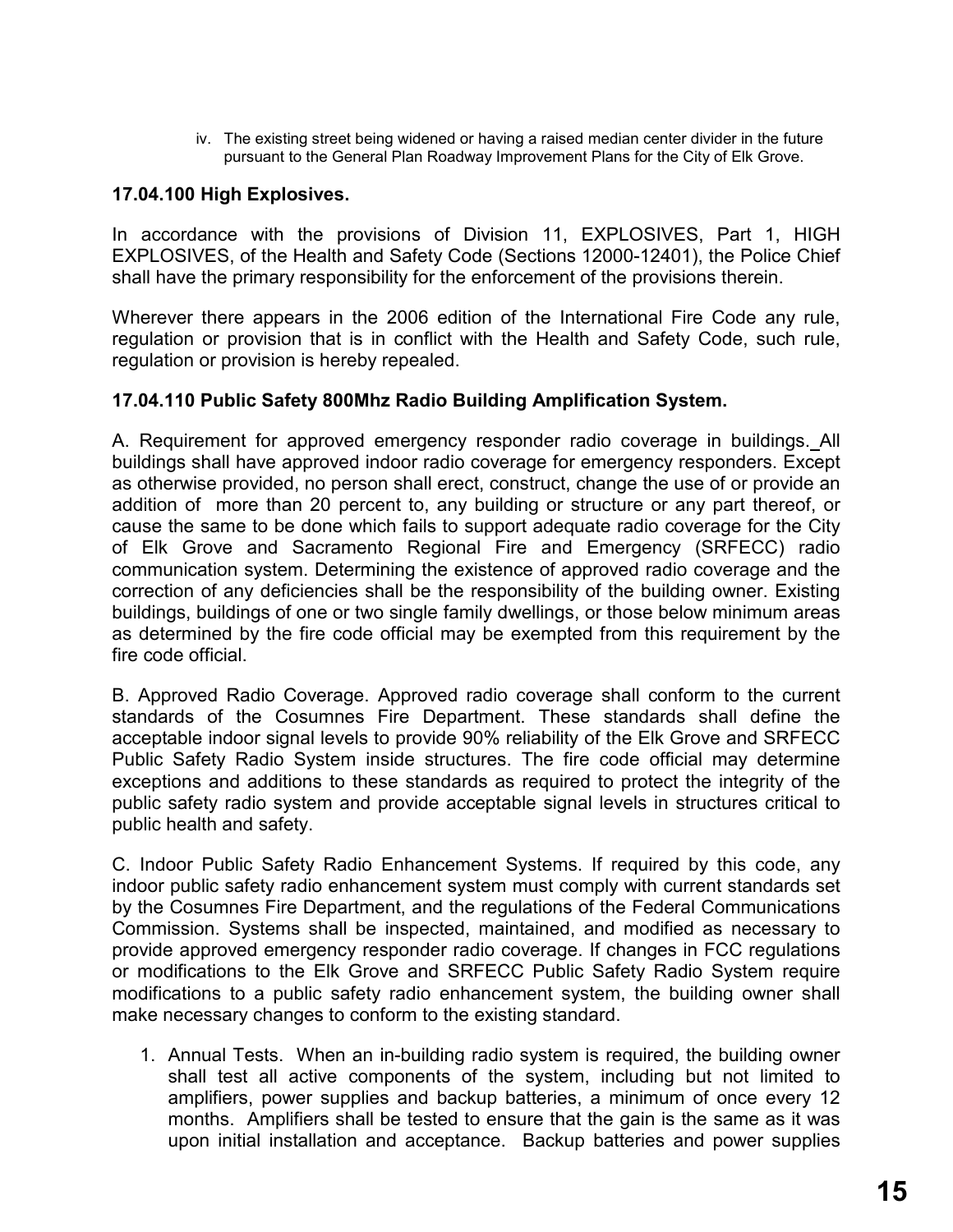shall be tested under load for a period of 1 hour to verify that they will properly operate during an actual power outage. If within the 1-hour test period, in the opinion of the testing technician, the battery exhibits symptoms of failure, the test shall be extended for additional 1-hour periods until the testing technician confirms the integrity of the battery. All other active components shall be checked to determine that they are operating within the manufacturer's specifications for the intended purpose.

- 2. Five-Year Tests.In addition to the annual test, the building owner shall perform a radio coverage test a minimum of once every 5 years to ensure that radio system continues to meet the requirements of the original acceptance test. The procedure set forth above shall apply to such tests.
- 3. Qualifications of Testing Personnel. All tests shall be conducted, documented and signed by a person in possession of a current FCC license, or a current technician certification issued by the Associated Public Safety Communications Officials International (APCO) or the Personal Communications Industry Association (PCIA). All test records shall be retained on the inspected premises by the building owner and a copy submitted to the fire department officials.

D. Field Testing. Police and fire personnel, after providing reasonable notice to the owner or his representative, shall have the right to enter onto the property to conduct field-testing to be certain that the required level of radio coverage is present.

E. Exemptions. This section shall not apply to buildings less that 5,000 square feet or any R-3 occupancy.

## **17.04.120 Flammable And Combustible Liquids And Liquefied Petroleum Gases; Permits.**

Applications for permits for the installation or modification of above ground tanks for the storage of flammable and combustible liquids shall be made to the Building Inspection Division of City of Elk Grove, and the fire department having jurisdiction.

Files, records, and copies of all permits shall be kept in the Building Inspection Division and will be available on request. The Building Inspection Division shall instruct the applicant as to the necessity of also obtaining concurrent approval from the fire department for issuance of a permit.

Applicants for permits for the installation or modification of underground tanks for the storage of hazardous materials, including flammable and combustible liquids, shall be made to the Environmental Health Branch of the City of Elk Grove, and the fire department having jurisdiction. Files, records, and copies of all permits shall be kept in the Environmental Health Branch and will be available on request. The Environmental Health Branch shall instruct the applicant as to the necessity of also obtaining concurrent approval from the fire department for issuance of a permit.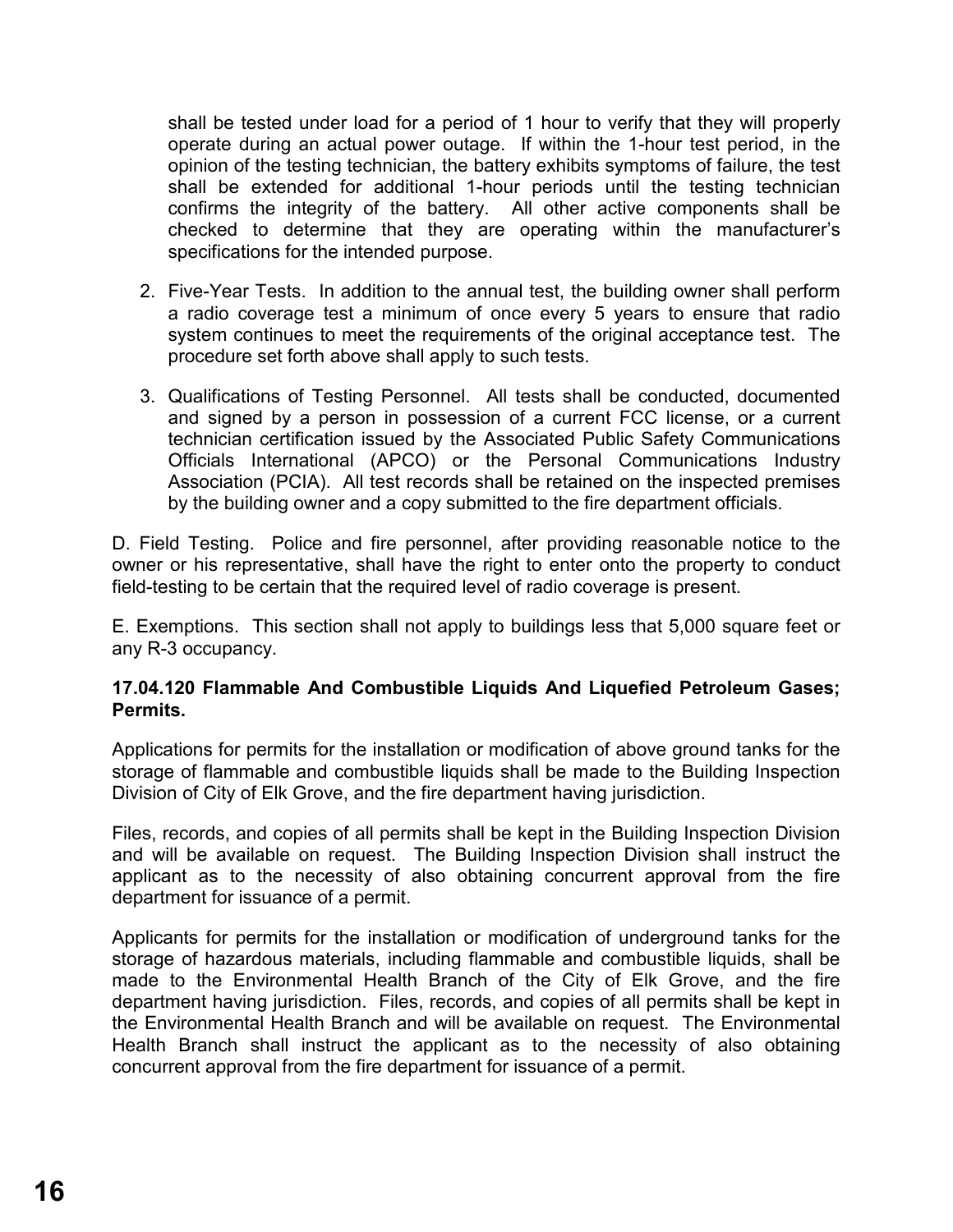Applications for permit for the installation or modification of liquefied petroleum gases shall be made to the Building Inspection Division of the City of Elk Grove, and the fire department having jurisdiction, whose decisions shall be final.

# **17.04.130 Structural Fires.**

The Chief shall notify all occupants or owners of structures, which have suffered damage by fire, that such structures or buildings must be inspected before any repairs thereto are made. A permit covering the structural, electrical and plumbing repairs shall be obtained from the City of Elk Grove Building Inspection Division. The Chief shall report all such structural fires to the City of Elk Grove Building Inspection Division on a form prescribed by the Division within twenty-four hours after the occurrence of such fire.

# **17.04.140 Repeal of Conflicting Ordinances.**

All former fire prevention ordinances or parts thereof conflicting or inconsistent with the provision of this ordinance or of the code hereby adopted are hereby repealed.

# **17.04.150 Validity.**

The City of Elk Grove hereby declares that should any section, paragraph, sentence, or word of this ordinance or of the code hereby adopted be declared for any reason to be invalid, it is the intent of the Council that it would have passed all other portions of this ordinance independent of the elimination there from of any such portion as may be declared invalid.

# Section 3: Findings.

The City Council hereby finds that the proposed amendments to the 2010 California Fire Code are reasonably necessary because of local climatic, geological, or topographic conditions, and adopts the findings provided below in support of the modifications of the 2010 California Fire Code.

The City Council of the City of Elk Grove hereby adopts pursuant to Sections 17958.5, 17958.7, and 18941.5 of the California Health and Safety Code, the following findings of fact:

(a) Under this adopting ordinance, specific amendments have been established which are more restrictive of nature than those adopted by the State of California (State Buildings Standards Code, State Housing & Community Development Codes) commonly referred to as Title 24 & Title 25 of the California Code of Regulations. These amendments to the California Fire Code 2010 Edition have been recognized by the City of Elk Grove to address the fire problems, concerns and future direction by which the City can establish and maintain an environment which will afford a level of fire and life safety to all who live and work within its boundary.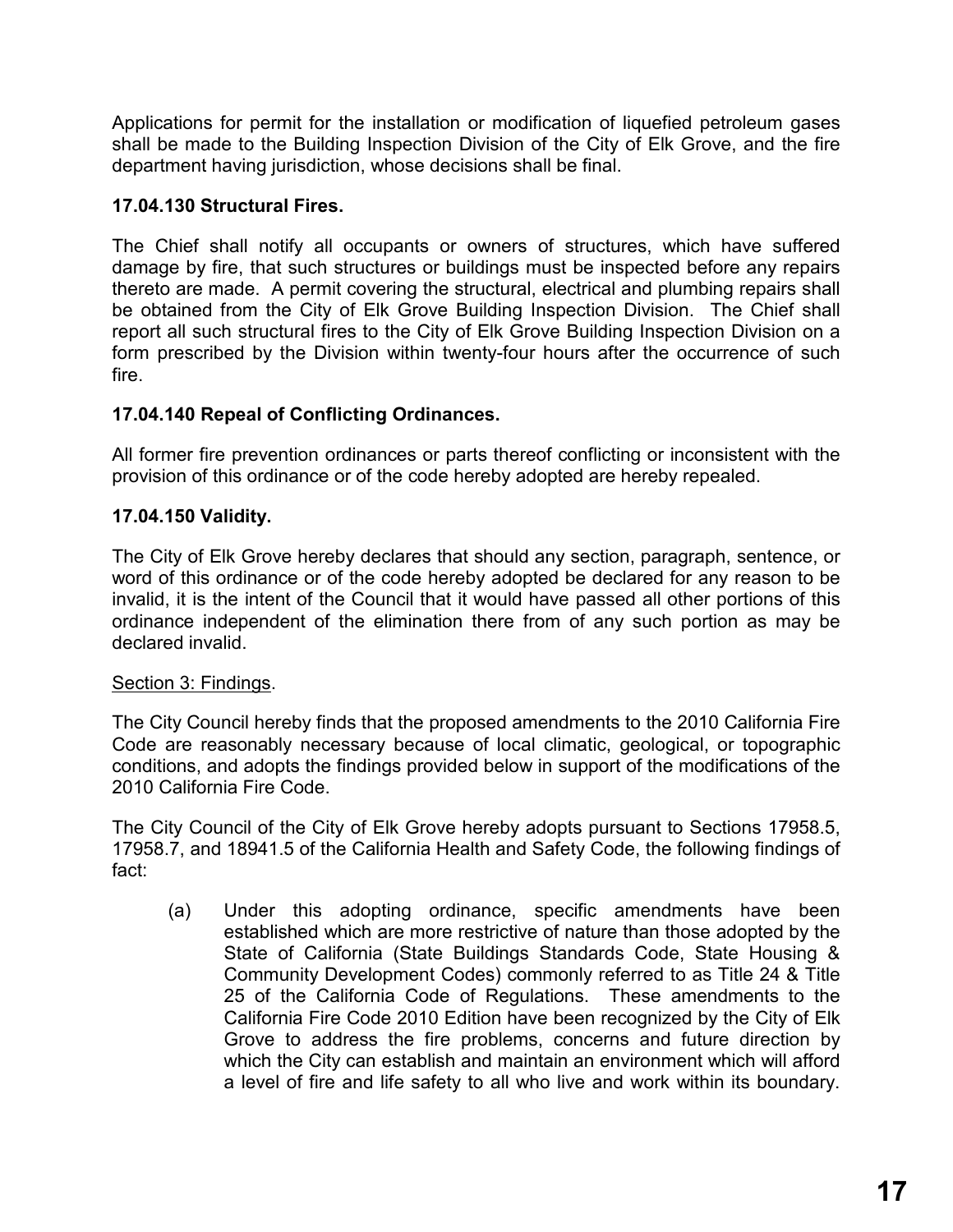- (b) The International Code Council has assumed responsibility for the International Fire Code and International Fire Code Standards. The International Code Council provided a means for participation by all code enforcement officials from throughout the country as well as industry representatives, consultants, and other private parties with an interest in the International Fire Code.
- (c) The International Fire Code, being the 2009 edition thereof, published by the International Code Council nationally recognized compilation of proposed rules, regulations and standards of said Association.
- (d) Said International Fire Code has been printed and published as a Code in book form within the meaning of Section 50022.1 of the Government Code of the State of California.
- (e) Under the provisions of Section 18941.5 of the Health and Safety Code, local amendments are based on climatic, topographical and geological conditions. The findings of fact contained herein address each of these situations and present the local situation, which either singularly or in combination, caused the aforementioned amendments to be adopted.
- 1. CLIMATIC
	- A. Climate is one of the greatest impacts to fire behavior and other major emergency events because it cannot be controlled. The drying out of wood shakes and wild land fuels in the summer months allows for easy ignition.
	- B. The building of homes within the weed covered rural areas and the combustible weeds on vacant urban lots coupled with windy conditions are a recipe for disaster. The Elk Grove climate is an attraction to the area and one reason why significant population growth has occurred. The population growth has impacted service levels causing a fiscal strain on emergency services and the result is increased response times.
	- C. The Elk Grove region has extreme variations in weather patterns too. Summers are arid and warm, winters are cool to freezing, fall and spring can bring any combination of weather pattern together The doubling of average rainfall called an "El Nino" event has occurred from time to time and does cause the grass to mature and grow in excess of six feet high before it dries out. Ten sq. feet of this type of fuel is equivalent to the explosive force of one gallon of gasoline.
	- D. Average yearly rainfall for the County is approximately 17.87 inches. This rainfall normally occurs from October to April. Lowlevel fog (tule fog) is present throughout the winter months, which brings visibility to almost zero feet. The fog delays emergency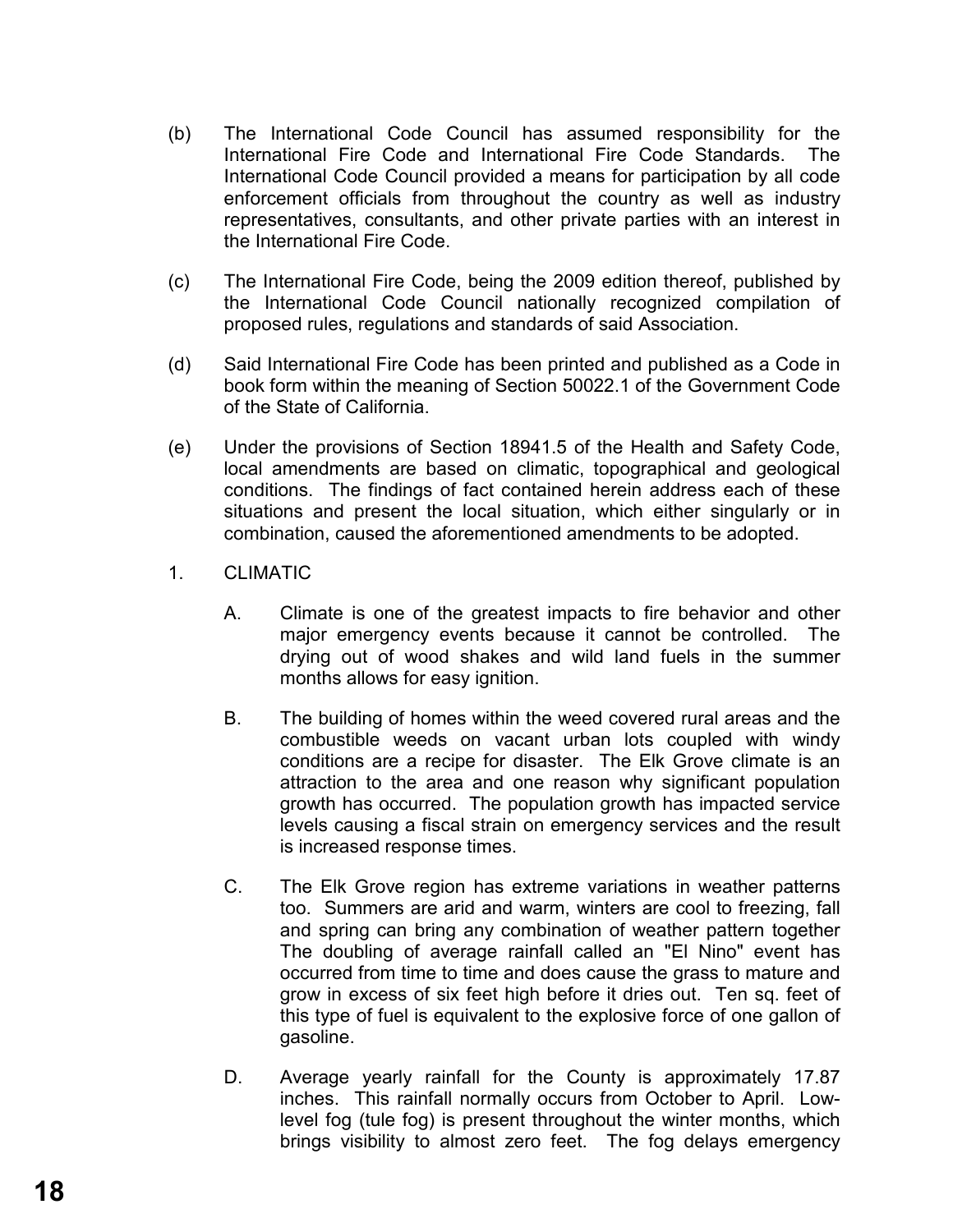responders and has caused numerous vehicle accidents including the December 11, 1997, Interstate 5 incident in Elk Grove which involved 36 vehicles and caused 31 casualties including 5 fatalities. The fog can also cause freezing and slick roadways.

- E. During the summer months there is generally no measurable precipitation. Temperatures for this dry period range from 70 to 112 degrees F and are frequently accompanied by light to gusty Delta winds. The relative humidity during summer months range from 2 to 30 mmHG, which is arid. The county contains thousands of acres of grasslands, which, in conjunction with the dry and windy conditions create a hazardous situation, which has lead to extensive grass and brush fires in recent years. More development is extending from the urban core into the grass-covered areas and brush/tree covered creeks such as the Laguna Creek, where every 20-percent increase in slope doubles the rate of fire spread. Wind driven fires could and have led to serious consequences in similar areas of the state.
- F. In the past, several consecutive years of drought conditions have occurred thus reducing the available water supply. Ground water as well as surface supplies have all been affected. The drought conditions have led to lower water tables, reduced fire flow testing, water contamination, water conservation efforts, and increased demands on water systems due to extreme population growth. These impacts have negatively impacted water use and availability for the fire service. The degradation of water systems reduces the quality of fixed fire protection as well as fire suppression activities. As an example, in 1998, the City of Sacramento lowered its static water pressure from 50 psi to 30 psi. This change will make many fire protection systems ineffective and corrective measures such as adding pressure increasing booster pumps will be necessary at great cost to the community.
- 2. TOPOGRAPHICAL
	- A. The City is bisected by several topographical features, including major rivers and creeks, aqueducts, lakes, sloughs, natural parkways, open space, bridges/overpasses, freeways, railroad tracks, drainage canals, and sprawling industrial facilities, such as Suburban Propane and Apple Computers. Traffic has to be channeled around several of these topographical features and limitations, which creates traffic congestion and delays emergency response. These features are located between many of the Fire Stations located within City of Elk Grove. With the OSHA "two intwo out" rule requiring two fire fighters ready to make fire attack only when two others are present. It is imperative that no delays affect the timely response of the fire fighters.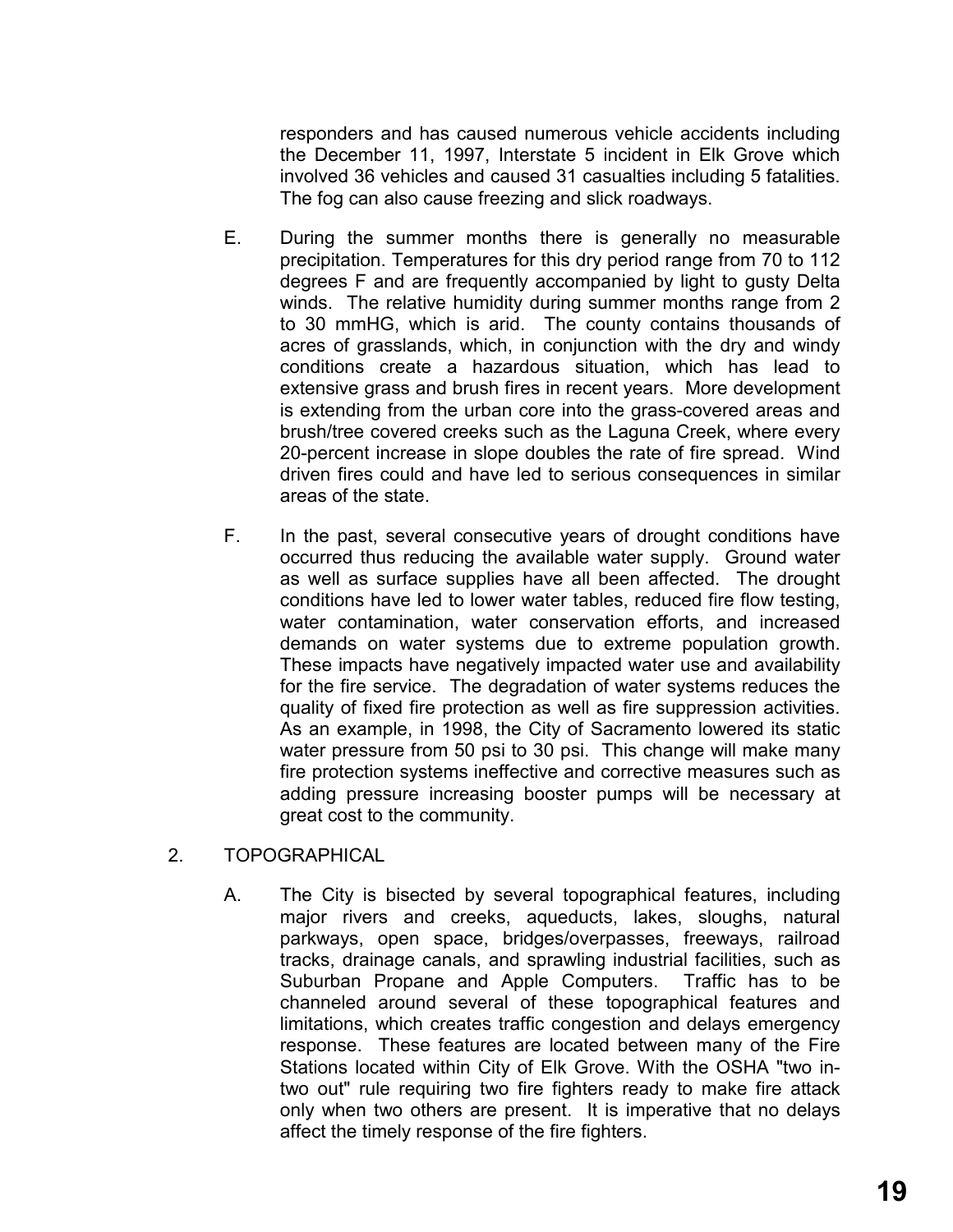- B. Heavy traffic congestion on the City's major streets already acts as a barrier to timely response for fire and emergency vehicles. Some roadways are expected to double their traffic flow within the next ten years, and many intersections are already classified service level "F" – worst. In the event of an accident or other emergency at one of the key points of intersection between a road and river or freeway, sections of the City could be isolated or response time could be sufficiently slowed so as to increase the risk of injury or damage.
- C. Preservation of wetland areas, natural parkways, riparian corridors along rivers/streams, vernal pools, open space and endangered species habitat have all contributed to access problems as well as exemption from vegetation abatement programs. These situations, though very environmentally important, do increase the demands on the fire service due to the extreme fire hazard created by fuel loading and limited access.
- D. Large areas of rural grasslands and with residential development significantly increase response times. Available infrastructure features, such as water supplies, do not provide sufficient fire flow in these areas. The rural geographical areas not yet provided with adequate fire protection are subject to a higher degree of risk without mitigating measures.
- E. The City of Elk Grove is made of several communities, each unique in its own way. Many of these communities are remote. Large land areas lay between the urban core communities which have good fire protection and these communities with limited fire protection resources. The seamless fire protection efforts provided through "mutual aid" agreements allow for each community to support each other but this also reduces coverage of fire stations during first and multiple response incidents. A fire alarm assignment draws up to four engines, three trucks, a water tender in a rural area resulting in the emptying of three fire stations. A home as little as 1,500 sq. ft. can draw a second alarm assignment in some instances. This could take out of service as many as six fire stations. This situation would cause a "move-up" of other fire stations to cover the empty stations. This, up to 15 fire stations could ultimately be affected for a second alarm assignment / dispatch. If the situation is exacerbated through simultaneous calls/events, long term commitments to emergencies, station brown outs, out of service emergency vehicles, etc., extended response times will occur.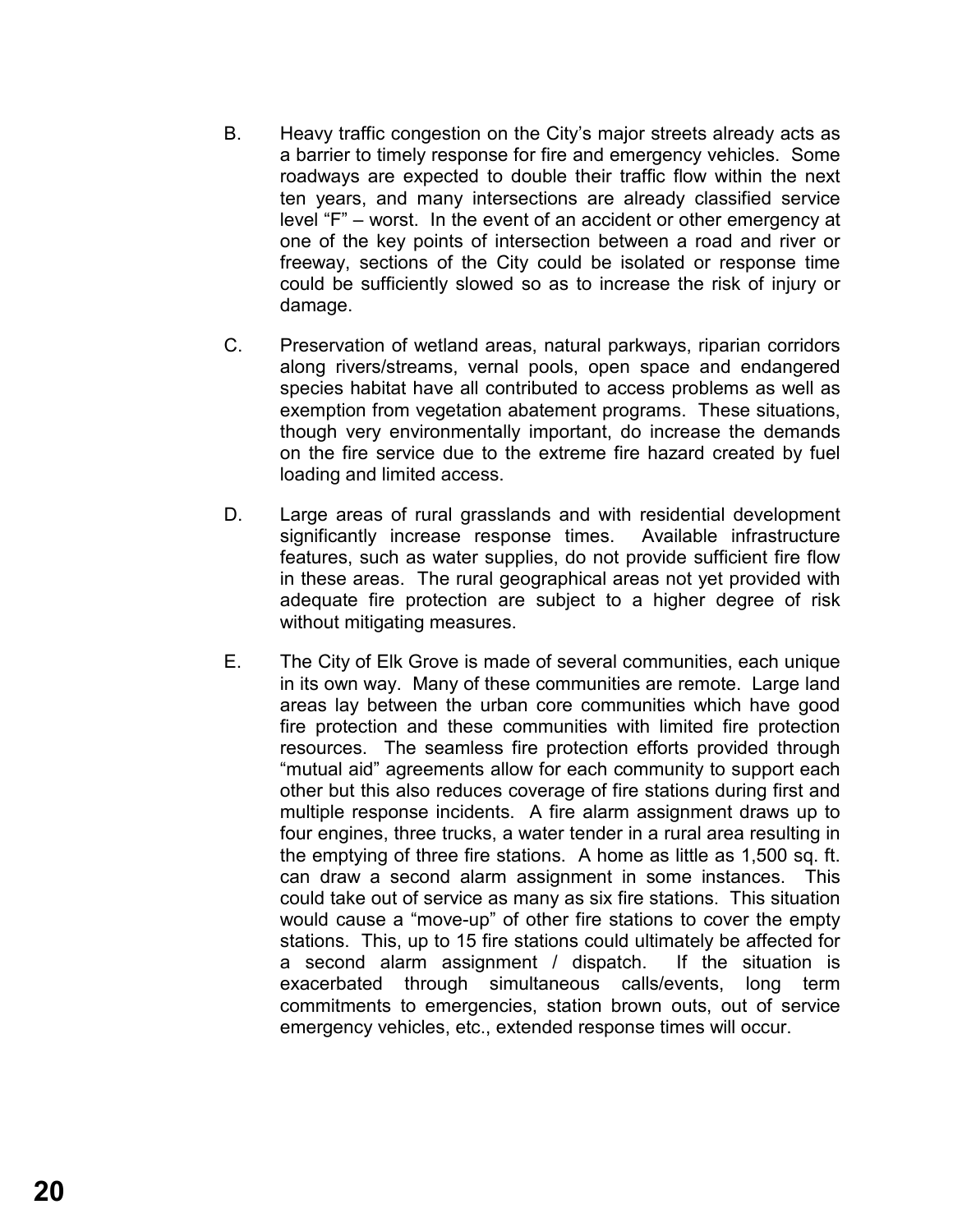# 3. GEOLOGICAL

- A. The Elk Grove Area is subject to ground tremors from seismic events as the City is in Seismic Zone 3. Water inundation has occurred in the portion that lay in river Delta areas. Intricate levee systems hold back a portion of the floodwater, however, development has moved into areas that have the potential for flooding.
- B. The soil conditions in areas of the City are not conducive to rapid infiltration. Localized street flooding has occurred near City creeks which make access for fire-fighting equipment difficult. Some development has occurred into areas that have the potential for flooding.
	- i. Based on the afore-cited local climatic, topographical and geological conditions, those specific amendments as specified in the amendments to this ordinance for the 2009 International Fire Code of the City of Elk Grove are considered reasonable and necessary modifications to the requirements established pursuant to Section 18941.5. While it is clearly understood that the adoption of such amendments may not prevent the incidence of fire, the implementation of these various amendments to the code attempt to reduce the severity and potential loss of life, property and protection of the environment.
	- ii. California Health and Safety Code Section 17958.7 requires that the modifications or changes to the 2010 California Fire Code be expressly marked and identified as to which each finding refers. Therefore, the City of Elk Grove finds that the following table provides code sections that have been modified, and the associated conditions for modification due to local climatic, geological and topographical reasons.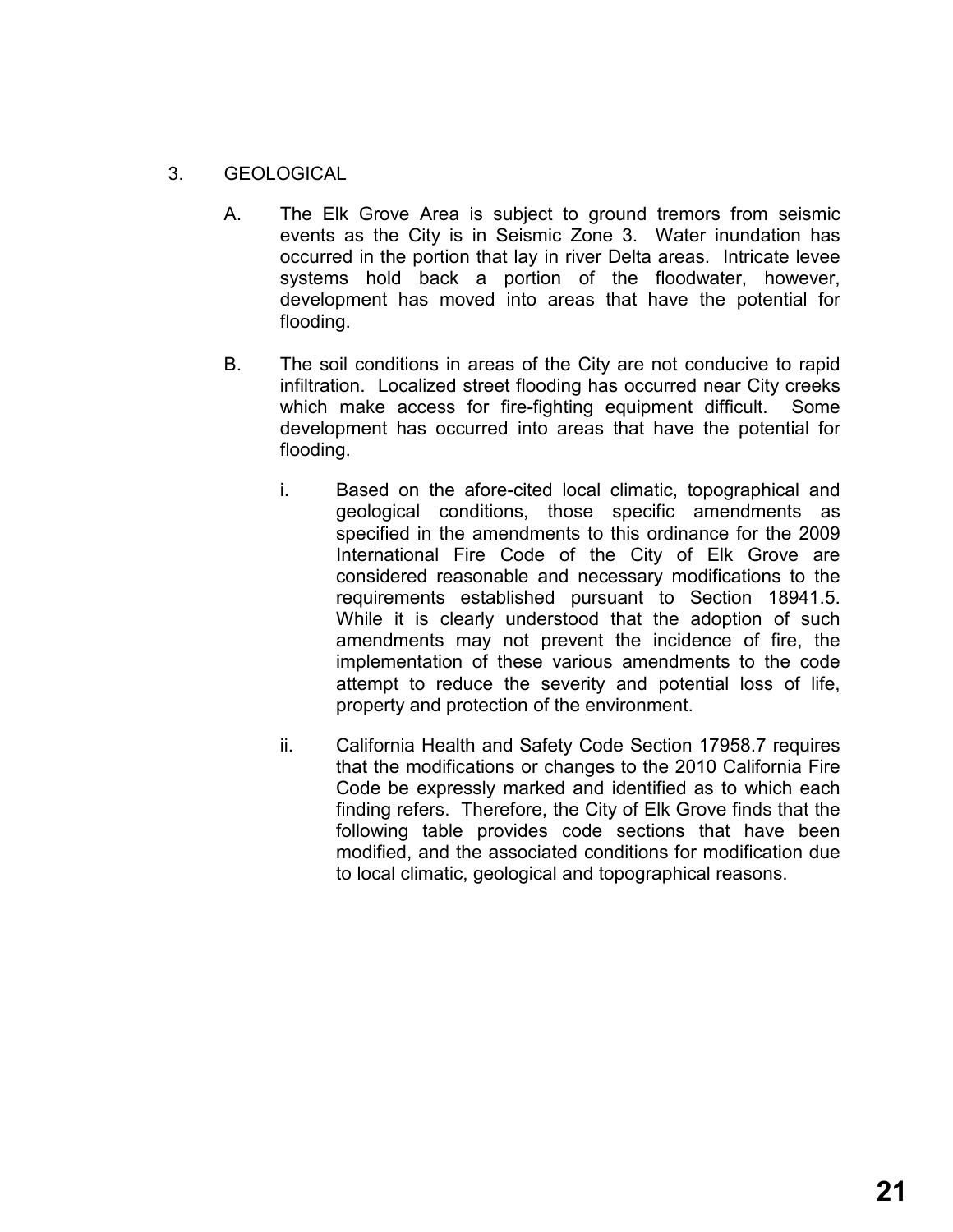| <b>Chapter Number</b> | <b>Local Climatic/</b><br><b>Geological/Topographical Condition</b> |
|-----------------------|---------------------------------------------------------------------|
| Chapter 1             | 1 A-F, 2 A-D, 3 A-C                                                 |
| Chapter 2             | 1 A-F, 2 A-D, 3 A-C                                                 |
| Chapter 3             | 1 A-F, 2 A-D, 3 A-C                                                 |
| Chapter 4             | 1 A-F, 2 A-D, 3 A-C                                                 |
| Chapter 5             | 1 A-F, 2 A-D, 3 A-C                                                 |
| Chapter 9             | 1 A-F, 2 A-D, 3 A-C                                                 |
| Chapter 33            | 1 A-F, 2 A-D, 3 A-C                                                 |
| Chapter 45            | 1 A-F, 2 A-D, 3 A-C                                                 |
| Appendix B            | 1 A-F, 2 A-D, 3 A-C                                                 |
| Appendix C            | 1 A-F, 2 A-D, 3 A-C                                                 |

## Section 4: No Mandatory Duty Of Care.

This ordinance is not intended to and shall not be construed or given effect in a manner that imposes upon the City, the Cosumnes Community Services District or any officer or employee thereof a mandatory duty of care towards persons and property within or without the City, so as to provide a basis of civil liability for damages, except as otherwise imposed by law.

## Section 5: Severability.

If any provision of this ordinance or the application thereof to any person or circumstances is held invalid, such invalidity shall not affect other provisions or applications of the ordinance which can be given effect without the invalid provision or application, and to this end the provisions of this ordinance are severable. This City Council hereby declares that it would have adopted this ordinance irrespective of the invalidity of any particular portion thereof and intends that the invalid portions should be severed and the balance of the ordinance enforced.

## Section 6: Savings Clause.

The provisions of this chapter shall not affect or impair an act done or right vested or approved or any proceeding, suit or prosecution had or commenced in any cause